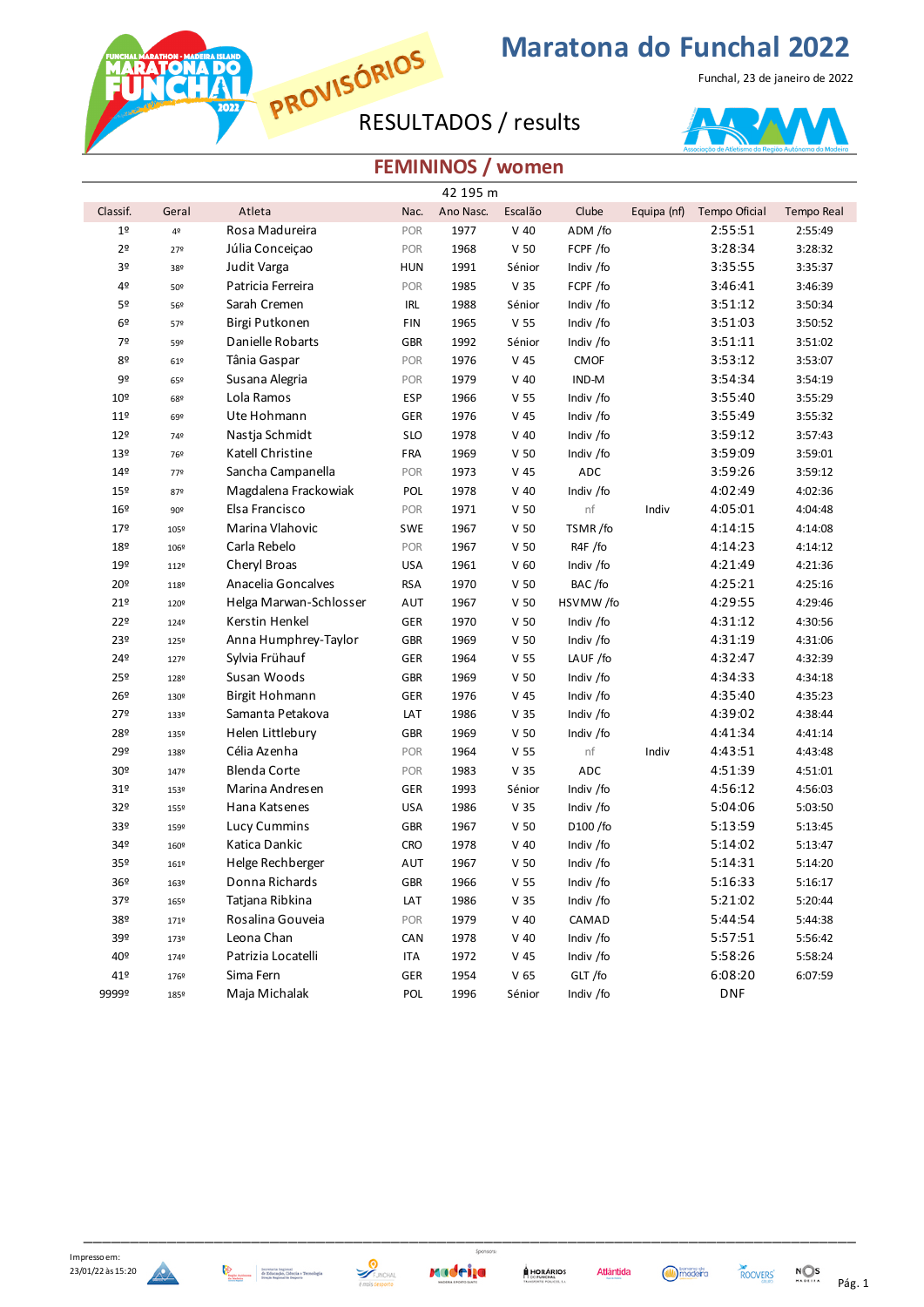

**RATONA DC** 

## **Maratona do Funchal 2022**

Funchal, 23 de janeiro de 2022



|                 | 42 195 m        |                      |            |           |                 |              |             |               |            |  |  |
|-----------------|-----------------|----------------------|------------|-----------|-----------------|--------------|-------------|---------------|------------|--|--|
| Classif.        | Geral           | Atleta               | Nac.       | Ano Nasc. | Escalão         | Clube        | Equipa (nf) | Tempo Oficial | Tempo Real |  |  |
| 1 <sup>°</sup>  | $1^{\circ}$     | <b>Bruno Moniz</b>   | POR        | 1991      | Sénior          | <b>ADRAP</b> |             | 2:33:55       | 2:33:53    |  |  |
| 2 <sup>o</sup>  | 2 <sup>o</sup>  | Dariusz Bemben       | POL        | 1978      | $V$ 40          | Indiv /fo    |             | 2:53:39       | 2:53:36    |  |  |
| 3º              | 3 <sup>o</sup>  | Élvio Silva          | POR        | 1986      | V <sub>35</sub> | CAFH         |             | 2:55:06       | 2:55:04    |  |  |
| 4º              | 5º              | José Lopes           | POR        | 1966      | V <sub>55</sub> | ACRM /fo     |             | 2:59:53       | 2:59:50    |  |  |
| 5º              | 6 <sup>°</sup>  | <b>Uldis Klavins</b> | LAT        | 1984      | V <sub>35</sub> | Indiv /fo    |             | 3:00:40       | 3:00:37    |  |  |
| 6º              | 7 <sup>°</sup>  | David Smithers       | GBR        | 1972      | $V$ 45          | Indiv /fo    |             | 3:02:15       | 3:01:54    |  |  |
| 7º              | 82              | Jon Drake            | GBR        | 1973      | $V$ 45          | Indiv /fo    |             | 3:02:41       | 3:02:39    |  |  |
| 80              | 9º              | Manuel Bessa         | POR        | 1978      | $V$ 40          | FCPF /fo     |             | 3:05:34       | 3:05:32    |  |  |
| 9º              | 10 <sup>°</sup> | Iven Pinho           | POR        | 1984      | V <sub>35</sub> | nf           | Indiv       | 3:07:15       | 3:07:14    |  |  |
| 10 <sup>°</sup> | 11 <sup>°</sup> | Nick Humphrey-Taylor | GBR        | 1972      | $V$ 45          | Indiv /fo    |             | 3:12:41       | 3:10:31    |  |  |
| 11 <sup>°</sup> | 12 <sup>°</sup> | Paulo Vieira         | POR        | 1975      | $V$ 45          | nf           | Indiv       | 3:13:56       | 3:13:53    |  |  |
| 12º             | 13º             | João Beltrão         | POR        | 1979      | $V$ 40          | nf           | Indiv       | 3:15:29       | 3:15:21    |  |  |
| 13º             | 149             | Peter Bützer         | GER        | 1978      | $V$ 40          | Indiv /fo    |             | 3:15:43       | 3:15:38    |  |  |
| 14º             | 15º             | Janis Actins         | LAT        | 1972      | $V$ 45          | Indiv /fo    |             | 3:16:06       | 3:16:03    |  |  |
| 15º             | 16º             | André Cabral         | POR        | 1976      | $V$ 45          | nf           | Indiv       | 3:18:14       | 3:18:10    |  |  |
| 16º             | 17 <sup>°</sup> | lan Toal             | GBR        | 1977      | $V$ 40          | Indiv /fo    |             | 3:19:47       | 3:19:43    |  |  |
| 179             | 18º             | José Gomes           | POR        | 1977      | $V$ 40          | AGR/fo       |             | 3:20:33       | 3:20:29    |  |  |
| 18º             | 19º             | Najim Gharbi         | <b>MAR</b> | 1983      | V <sub>35</sub> | Indiv /fo    |             | 3:23:50       | 3:23:12    |  |  |
| 19º             | 20º             | Philip Hogg          | <b>GBR</b> | 1970      | V <sub>50</sub> | Indiv /fo    |             | 3:23:23       | 3:23:20    |  |  |
| 20º             | 21º             | Hélder Gouveia       | POR        | 1977      | $V$ 40          | CDI-M        |             | 3:23:34       | 3:23:22    |  |  |
| 21º             | 22º             | António Louro        | POR        | 1973      | $V$ 45          | nf           | Indiv       | 3:23:40       | 3:23:38    |  |  |
| 22º             | 23º             | Rui Filipe           | POR        | 1977      | $V$ 40          | nf           | Indiv       | 3:25:56       | 3:25:46    |  |  |
| 23º             | 24º             | Máté Kovács          | <b>HUN</b> | 1994      | Sénior          | Indiv /fo    |             | 3:27:13       | 3:26:53    |  |  |
| 249             | 25º             | Mário dos Ramos      | POR        | 1977      | $V$ 40          | <b>CDES</b>  |             | 3:27:27       | 3:27:22    |  |  |
| 25º             | 26º             | Graziano Gentili     | <b>ITA</b> | 1977      | $V$ 40          | Indiv /fo    |             | 3:28:27       | 3:28:20    |  |  |
| 26º             | 28º             | Leonard Emmanuel     | <b>FRA</b> | 1962      | V <sub>55</sub> | Indiv /fo    |             | 3:29:14       | 3:29:08    |  |  |
| 27º             | 29º             | Fábio Sousa          | POR        | 1987      | Sénior          | ARCA-M       |             | 3:29:43       | 3:29:32    |  |  |
| 28º             | 30 <sup>o</sup> | Johan Boot           | <b>RSA</b> | 1969      | V <sub>50</sub> | Indiv /fo    |             | 3:29:51       | 3:29:48    |  |  |
| 29º             | 31 <sup>o</sup> | Graham Malt          | <b>GBR</b> | 1965      | V <sub>55</sub> | Indiv /fo    |             | 3:30:43       | 3:30:35    |  |  |
| 30 <sup>o</sup> | 32º             | Jaime Silva          | POR        | 1970      | V <sub>50</sub> | ADCAM        |             | 3:30:48       | 3:30:43    |  |  |
| 31º             | 33º             | Wojciech Mickiewicz  | POL        | 1961      | V <sub>60</sub> | Indiv /fo    |             | 3:31:16       | 3:30:53    |  |  |
| 32º             | 34º             | Andrieux Philippe    | <b>BEL</b> | 1985      | V <sub>35</sub> | Indiv /fo    |             | 3:32:24       | 3:32:04    |  |  |
| 33º             | 35º             | Szymon Drab          | POL        | 1988      | Sénior          | Indiv /fo    |             | 3:33:22       | 3:33:12    |  |  |
| 34º             | 36º             | Jorge Policarpo      | POR        | 1965      | V <sub>55</sub> | VIP-RC       |             | 3:33:30       | 3:33:17    |  |  |
| 35º             | 37º             | José Ferreira        | POR        | 1973      | V <sub>45</sub> | JOBRA /fo    |             | 3:34:40       | 3:34:36    |  |  |
| 36 <sup>o</sup> | 39º             | Guenter Buetepage    | <b>GER</b> | 1956      | V <sub>65</sub> | LAUF /fo     |             | 3:36:40       | 3:36:33    |  |  |
| 37º             | 40º             | Balch Johann         | FRA        | 1960      | V <sub>60</sub> | Indiv /fo    |             | 3:39:19       | 3:39:14    |  |  |
| 38º             | 41º             | Tobias Eichenwald    | <b>GER</b> | 1986      | V <sub>35</sub> | Indiv /fo    |             | 3:39:54       | 3:39:44    |  |  |
| 39º             | 42º             | Roman Pietrzak       | POL        | 1963      | V <sub>55</sub> | Indiv /fo    |             | 3:39:50       | 3:39:46    |  |  |
| 40º             | 43º             | Gazda Mariusz        | POL        | 1971      | V <sub>50</sub> | Indiv /fo    |             | 3:40:07       | 3:40:01    |  |  |
| $419$           | 44º             | Gottfried Schmitz    | GER        | 1965      | V <sub>55</sub> | Indiv /fo    |             | 3:43:19       | 3:43:10    |  |  |
| 42º             | 45º             | Marc Bennett         | GBR        | 1974      | $V$ 45          | Indiv /fo    |             | 3:43:34       | 3:43:25    |  |  |
| 43º             | 46º             | <b>Emanuel Silva</b> | POR        | 1982      | V <sub>35</sub> | R4F /fo      |             | 3:44:32       | 3:44:20    |  |  |
| 449             | 47º             | Fernando Rosete      | POR        | 1970      | V <sub>50</sub> | R4F /fo      |             | 3:45:36       | 3:45:28    |  |  |
| 45º             | 48º             | Mário Jerónimo       | POR        | 1972      | V 45            | RUNT /fo     |             | 3:46:23       | 3:46:19    |  |  |
| 46º             | 49º             | Pedro Vicente        | POR        | 1964      | V <sub>55</sub> | nf           | Indiv       | 3:46:37       | 3:46:28    |  |  |
| 47º             | 51 <sup>°</sup> | Mathieu Dallest      | FRA        | 1988      | Sénior          | Indiv /fo    |             | 3:47:07       | 3:47:00    |  |  |
| 48º             | 52º             | Henrique Freitas     | FRA        | 1979      | $V$ 40          | Indiv /fo    |             | 3:49:39       | 3:47:57    |  |  |
| 49º             | 53º             | Rafke Laan           | <b>NED</b> | 2001      | sub 23          | Indiv /fo    |             | 3:49:23       | 3:49:06    |  |  |
| 50º             | 54º             | Lucas Willenborg     | <b>NED</b> | 2000      | sub 23          | Indiv /fo    |             | 3:49:23       | 3:49:06    |  |  |



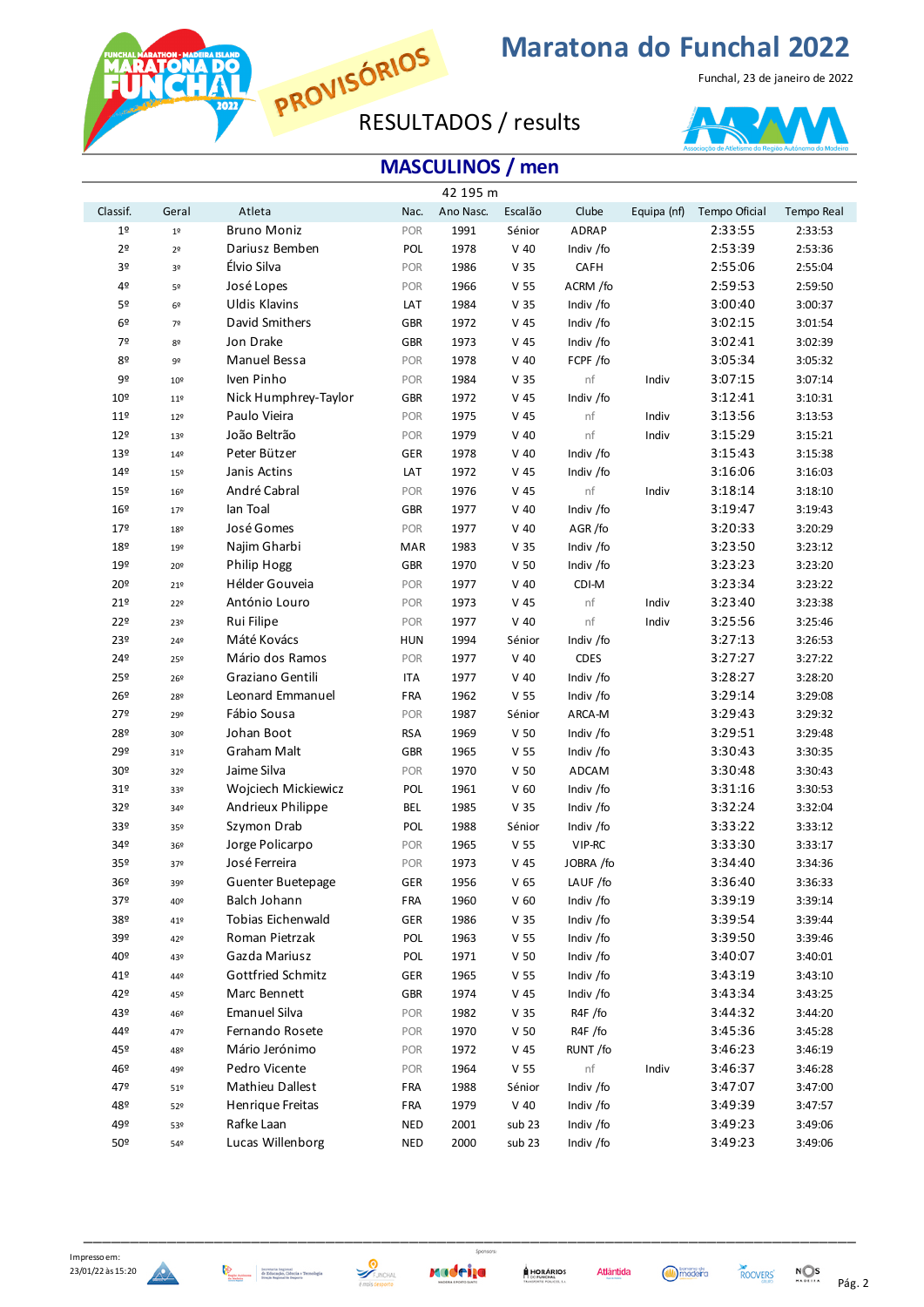Marat

**RATONA DC** 

## **Maratona do Funchal 2022**

Funchal, 23 de janeiro de 2022



|          |       |                             |            | 42 195 m  |                 |             |             |               |            |
|----------|-------|-----------------------------|------------|-----------|-----------------|-------------|-------------|---------------|------------|
| Classif. | Geral | Atleta                      | Nac.       | Ano Nasc. | Escalão         | Clube       | Equipa (nf) | Tempo Oficial | Tempo Real |
| 51º      | 55º   | <b>Tiago Pinhal</b>         | POR        | 1976      | $V$ 45          | $\sf nf$    | Indiv       | 3:49:38       | 3:49:30    |
| 52º      | 58º   | Tom Overing                 | <b>GBR</b> | 1989      | Sénior          | Indiv /fo   |             | 3:51:12       | 3:51:02    |
| 53º      | 60º   | Eleutério Luís              | POR        | 1960      | V <sub>60</sub> | VIP-RC      |             | 3:52:14       | 3:52:01    |
| 54º      | 62º   | Paulo Machado               | POR        | 1983      | V <sub>35</sub> | <b>CDES</b> |             | 3:53:26       | 3:53:15    |
| 55º      | 63º   | Adam Wasiołka               | POL        | 1972      | $V$ 45          | Indiv /fo   |             | 3:55:54       | 3:53:34    |
| 56º      | 64º   | Sean Godmon                 | <b>GBR</b> | 1972      | V <sub>45</sub> | Indiv /fo   |             | 3:54:28       | 3:54:12    |
| 57º      | 66º   | Roberto Telo                | POR        | 1978      | $V$ 40          | IND-M       |             | 3:54:35       | 3:54:20    |
| 58º      | 67º   | Gerard Messe                | FRA        | 1961      | V <sub>60</sub> | Indiv /fo   |             | 3:55:16       | 3:55:08    |
| 59º      | 70º   | Waldemar Wozniak            | POL        | 1981      | $V$ 40          | Indiv /fo   |             | 3:56:10       | 3:55:42    |
| 60º      | 71º   | Nuno Faria                  | POR        | 1968      | V <sub>50</sub> | ACM-M       |             | 3:57:15       | 3:57:09    |
| 61º      | 72º   | Luca Villa                  | <b>ITA</b> | 1999      | Sénior          | Indiv /fo   |             | 3:57:15       | 3:57:10    |
| 62º      | 73º   | Andrzej Debski              | POL        | 1976      | $V$ 45          | Indiv /fo   |             | 3:57:45       | 3:57:40    |
| 63º      | 75º   | José Magalhães              | POR        | 1967      | V <sub>50</sub> | nf          | Indiv       | 3:58:11       | 3:58:00    |
| 64º      | 78º   | Marcin Fudali               | POL        | 1979      | $V$ 40          | Indiv /fo   |             | 3:59:43       | 3:59:37    |
| 65º      | 79º   | José Fernandes              | POR        | 1965      | V <sub>55</sub> | Indiv /fo   |             | 4:00:00       | 3:59:38    |
| 66º      | 80º   | Darran Ford                 | <b>GBR</b> | 1977      | $V$ 40          | SUTR/fo     |             | 3:59:52       | 3:59:47    |
| 67º      | 81º   | Michal Matykiewicz          | POL        | 1979      | $V$ 40          | Indiv /fo   |             | 4:00:02       | 3:59:54    |
| 68º      | 82º   | Carlos Lopes                | POR        | 1957      | V <sub>60</sub> | Indiv /fo   |             | 4:00:15       | 4:00:11    |
| 69º      | 83º   | Roman Pavelko               | <b>UKR</b> | 1984      | V <sub>35</sub> | Indiv /fo   |             | 4:00:31       | 4:00:17    |
| 70º      | 84º   | Colin Grace                 | <b>GBR</b> | 1961      | V <sub>60</sub> | Indiv /fo   |             | 4:00:30       | 4:00:26    |
| 71º      | 85º   | Stuart Wonfor               | <b>GBR</b> | 1973      | V <sub>45</sub> | Indiv /fo   |             | 4:00:30       | 4:00:26    |
| 72º      | 86º   | <b>Tillard Pierre</b>       | FRA        | 1959      | V <sub>60</sub> | Indiv /fo   |             | 4:00:55       | 4:00:48    |
| 73º      | 88º   | Thierry Gaumont             | FRA        | 1962      | V <sub>55</sub> | Indiv /fo   |             | 4:03:41       | 4:03:31    |
| 74º      | 89º   | Luiz Perez                  | <b>VEN</b> | 1980      | $V$ 40          | ACM-M       |             | 4:04:17       | 4:04:10    |
| 75º      | 91°   | André Pires                 | POR        | 1986      | V <sub>35</sub> | <b>NHR</b>  |             | 4:05:05       | 4:04:53    |
| 76º      | 92°   | Robin Gardner               | <b>GBR</b> | 1957      | V <sub>60</sub> | Indiv /fo   |             | 4:05:31       | 4:05:22    |
| 77º      | 93º   | José Hilário                | POR        | 1965      | V <sub>55</sub> | IND-M       |             | 4:05:49       | 4:05:37    |
| 78º      | 94º   | Douglas Fry                 | <b>USA</b> | 1956      | V <sub>65</sub> | Indiv /fo   |             | 4:06:08       | 4:05:53    |
| 79º      | 95º   | Rafal Dywan                 | POL        | 1974      | $V$ 45          | Indiv /fo   |             | 4:06:57       | 4:06:52    |
| 80º      | 96º   | Paul Gatens                 | <b>GBR</b> | 1962      | V <sub>55</sub> | Indiv /fo   |             | 4:07:11       | 4:07:09    |
| 81º      | 97º   | Rafael Pinto                | POR        | 1991      | Sénior          | nf          | Indiv       | 4:09:25       | 4:09:07    |
| 82º      | 98º   | Rui Silva                   | POR        | 1965      | V <sub>55</sub> | nf          | Indiv       | 4:09:47       | 4:09:45    |
| 83º      | 99º   | Bogusz Błaszkiewicz         | POL        | 1981      | $V$ 40          | Indiv /fo   |             | 4:10:14       | 4:10:05    |
| 84º      | 100º  | Mário Francisco             | POR        | 1977      | $V$ 40          | GDC-M       |             | 4:12:30       | 4:12:21    |
| 85º      | 101º  | André Neut                  | <b>NED</b> | 1973      | $V$ 45          | Indiv /fo   |             | 4:12:57       | 4:12:50    |
| 86º      | 102º  | Teodoto Silva               | POR        | 1961      | V <sub>60</sub> | <b>CSM</b>  |             | 4:13:19       | 4:13:09    |
| 87º      | 103º  | Carlos Jesus                | POR        | 1982      | V <sub>35</sub> | nf          | Indiv       | 4:13:22       | 4:13:12    |
| 88º      | 104º  | Alexandre Nogueira          | POR        | 1979      | $V$ 40          | nf          | Indiv       | 4:14:10       | 4:13:53    |
| 89º      | 107º  | Jamie Keenan                | <b>GBR</b> | 1989      | Sénior          | Indiv /fo   |             | 4:16:20       | 4:16:15    |
| 90º      | 108º  | John Feu                    | JEY        | 1950      | V 70            | Indiv /fo   |             | 4:17:42       | 4:17:32    |
| 91º      | 109º  | Eduardo Cadima              | POR        | 1978      | $V$ 40          | CNSV        |             | 4:19:21       | 4:19:11    |
| 92º      | 110º  | Nuno Gomes                  | POR        | 1980      | $V$ 40          | <b>CMOF</b> |             | 4:19:30       | 4:19:23    |
| 93º      | 111º  | Damian Senecki              | POL        | 1993      | Sénior          | Indiv /fo   |             | 4:20:47       | 4:20:38    |
| 94º      | 113º  | Dave Thompson               | <b>GBR</b> | 1951      | V 70            | Indiv /fo   |             | 4:22:23       | 4:22:15    |
| 95º      | 114º  | José Ant <sup>o</sup> Ramos | POR        | 1974      | $V$ 45          | AJS         |             | 4:23:04       | 4:22:40    |
| 96º      | 115º  | <b>Ernst Fink</b>           | AUT        | 1965      | V <sub>55</sub> | Indiv /fo   |             | 4:23:10       | 4:22:52    |
| 97º      | 116º  | Mateus Ferreira             | <b>BRA</b> | 1992      | Sénior          | Indiv /fo   |             | 4:23:27       | 4:23:24    |
| 98º      | 117º  | Gonçalo Martins             | POR        | 1977      | $V$ 40          | nf          | Indiv       | 4:24:48       | 4:24:38    |
| 99º      | 119º  | Nuno Queiroz                | POR        | 1975      | $V$ 45          | TLR/fo      |             | 4:28:19       | 4:28:14    |
| 100º     | 121º  | Martin Geicsnek             | AUT        | 1965      | V <sub>55</sub> | HSVMW/fo    |             | 4:29:55       | 4:29:46    |





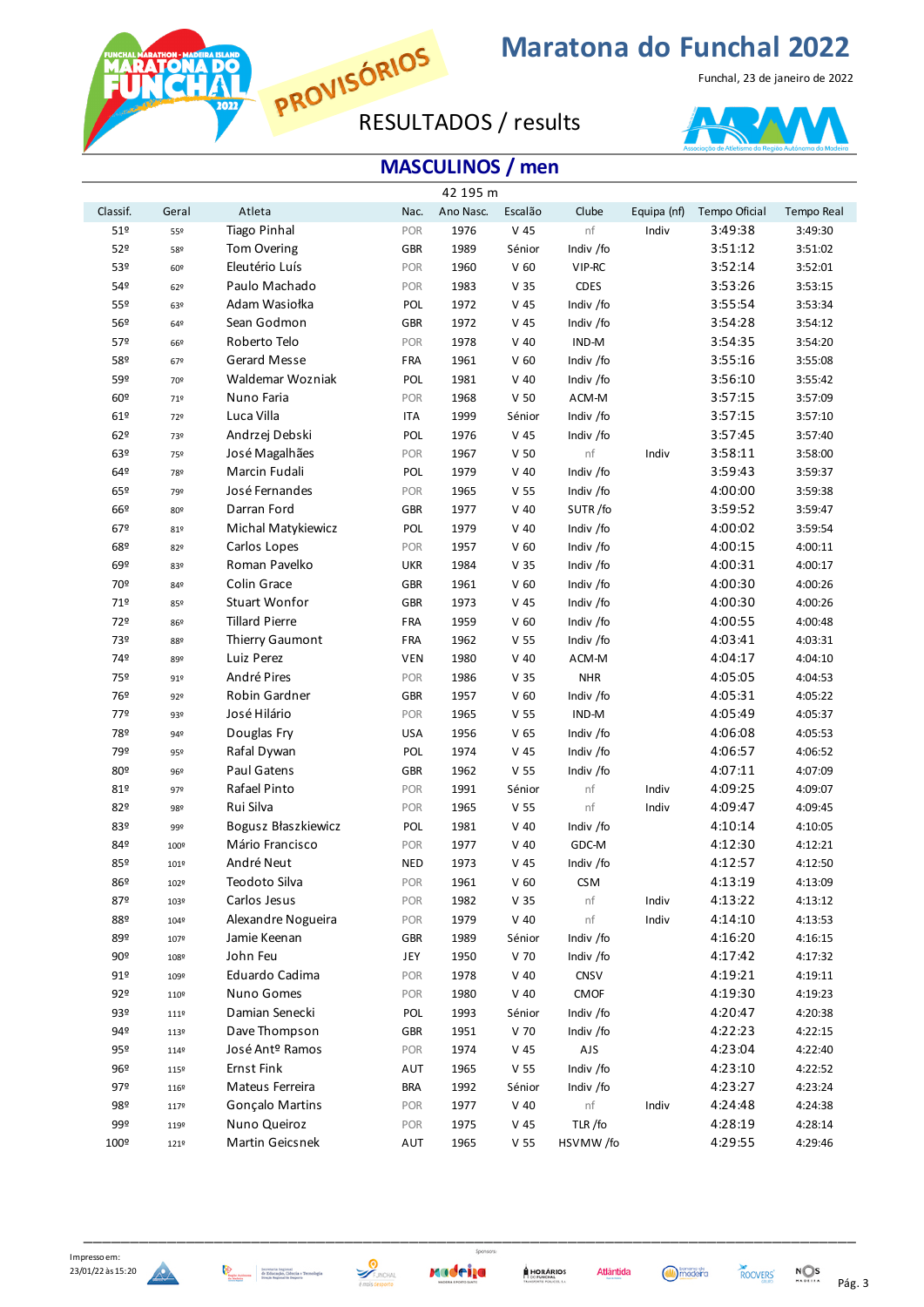

**RATONA DC** 

## **Maratona do Funchal 2022**

Funchal, 23 de janeiro de 2022



|          |       |                        |            | 42 195 m  |                 |              |             |               |            |
|----------|-------|------------------------|------------|-----------|-----------------|--------------|-------------|---------------|------------|
| Classif. | Geral | Atleta                 | Nac.       | Ano Nasc. | Escalão         | Clube        | Equipa (nf) | Tempo Oficial | Tempo Real |
| 101º     | 122º  | Oriol Riera            | <b>ESP</b> | 1989      | Sénior          | Indiv /fo    |             | 4:30:21       | 4:30:09    |
| 102º     | 123º  | Paulo Nunes            | POR        | 1973      | $V$ 45          | nf           | Indiv       | 4:30:46       | 4:30:42    |
| 103º     | 126º  | Guus Schutijser        | <b>NED</b> | 1966      | V <sub>55</sub> | Indiv /fo    |             | 4:32:45       | 4:32:38    |
| 104º     | 129º  | Gilberto Freitas       | POR        | 1961      | V <sub>60</sub> | VIP-RC       |             | 4:35:31       | 4:35:16    |
| 105º     | 131º  | James Green            | <b>GBR</b> | 1992      | Sénior          | Indiv /fo    |             | 4:36:02       | 4:35:51    |
| 106º     | 132º  | Michael Green          | <b>GBR</b> | 1990      | Sénior          | Indiv /fo    |             | 4:36:02       | 4:35:52    |
| 107º     | 134º  | Jose Castro            | <b>BRA</b> | 1965      | V <sub>55</sub> | Indiv /fo    |             | 4:40:57       | 4:40:43    |
| 108º     | 136º  | Michael Stoltz         | <b>GER</b> | 1965      | V <sub>55</sub> | SCHULS /fo   |             | 4:41:34       | 4:41:20    |
| 109º     | 137º  | Eusébio André          | POR        | 1966      | V <sub>55</sub> | ADC          |             | 4:41:58       | 4:41:44    |
| 110º     | 139º  | Pietro D'Avolio        | <b>BEL</b> | 1956      | V <sub>65</sub> | MRT/fo       |             | 4:44:49       | 4:44:30    |
| 111º     | 140°  | Marcin Glazer          | POL        | 1985      | V <sub>35</sub> | Indiv /fo    |             | 4:44:56       | 4:44:38    |
| 112º     | 141º  | René Verhage           | <b>NED</b> | 1961      | V <sub>60</sub> | Indiv /fo    |             | 4:44:51       | 4:44:43    |
| 113º     | 142º  | Paulo Ribeiro          | POR        | 1972      | $V$ 45          | nf           | Indiv       | 4:45:15       | 4:45:08    |
| 114º     | 143º  | Rodrigo Castro         | POR        | 1969      | V <sub>50</sub> | nf           | Indiv       | 4:48:18       | 4:48:05    |
| 115º     | 1449  | Colombero Jean-Michel  | FRA        | 1963      | V <sub>55</sub> | Indiv /fo    |             | 4:50:26       | 4:50:13    |
| 116º     | 145º  | Gianni Tagliapietra    | <b>ITA</b> | 1973      | $V$ 45          | Indiv /fo    |             | 4:50:49       | 4:50:33    |
| 1179     | 146º  | Roberto Lissana        | <b>ITA</b> | 1963      | V <sub>55</sub> | Indiv /fo    |             | 4:50:46       | 4:50:44    |
| 118º     | 148º  | Manuel Hartl           | GER        | 1979      | $V$ 40          | Indiv /fo    |             | 4:53:45       | 4:53:31    |
| 119º     | 149º  | Antonio Huerta         | <b>ESP</b> | 1955      | V <sub>65</sub> | Indiv /fo    |             | 4:54:25       | 4:54:14    |
| 120º     | 150º  | Massimo Carmeci        | <b>ITA</b> | 1972      | $V$ 45          | VPGM /fo     |             | 4:55:40       | 4:55:20    |
| 1219     | 151º  | Pawel Zegarlowicz      | POL        | 1962      | V <sub>55</sub> | Indiv /fo    |             | 4:56:02       | 4:55:45    |
| 122º     | 152º  | Lukasz Pigiel          | POL        | 1984      | V <sub>35</sub> | Indiv /fo    |             | 4:56:13       | 4:56:01    |
| 123º     | 1549  | Sławek Smoliński       | POL        | 1973      | $V$ 45          | Indiv /fo    |             | 4:59:28       | 4:59:09    |
| 1249     | 156º  | Roman Janik            | POL        | 1953      | V <sub>65</sub> | Indiv /fo    |             | 5:06:12       | 5:05:58    |
| 125º     | 157º  | Alfred Brechelmacher   | <b>GER</b> | 1962      | V <sub>55</sub> | LAUF /fo     |             | 5:07:33       | 5:07:21    |
| 126º     | 158º  | Alan Flood             | <b>GBR</b> | 1952      | V <sub>65</sub> | Indiv /fo    |             | 5:09:13       | 5:08:50    |
| 127º     | 162º  | Thomas Bade            | GER        | 1965      | V <sub>55</sub> | Indiv /fo    |             | 5:15:53       | 5:15:33    |
| 128º     | 164º  | Adrian Gianni          | <b>LUX</b> | 1969      | V <sub>50</sub> | Indiv /fo    |             | 5:20:18       | 5:19:58    |
| 129º     | 166º  | Gary Anderson          | <b>GBR</b> | 1972      | $V$ 45          | MOF /fo      |             | 5:22:42       | 5:22:42    |
| 130º     | 167º  | Peter Ritchie          | <b>GBR</b> | 1961      | V <sub>60</sub> | PRDR/fo      |             | 5:27:35       | 5:27:20    |
| 131º     | 168º  | Adel Erdaty            | <b>USA</b> | 1970      | V <sub>50</sub> | Indiv /fo    |             | 5:31:09       | 5:30:54    |
| 132º     | 169º  | Karl Baumgarten        | <b>GER</b> | 1952      | V <sub>65</sub> | SCHULS /fo   |             | 5:39:04       | 5:38:49    |
| 133º     | 170º  | Paul Catlow            | <b>GBR</b> | 1957      | V <sub>60</sub> | Indiv /fo    |             | 5:39:59       | 5:39:41    |
| 1349     | 172º  | Edson Pereira          | POR        | 1982      | V <sub>35</sub> | CAMAD        |             | 5:44:54       | 5:44:38    |
| 135º     | 175º  | Igor Szostak           | POL        | 2002      | sub 23          | Indiv /fo    |             | 5:59:05       | 5:58:53    |
| 136º     | 1779  | Patrick Martin         | <b>GER</b> | 1979      | $V$ 40          | Indiv /fo    |             | 6:21:52       | 6:21:32    |
| 137º     | 178º  | Anton Reiter           | AUT        | 1954      | V <sub>65</sub> | Indiv /fo    |             | 6:25:00       | 6:24:41    |
| 138º     | 179º  | <b>Bernard Grognet</b> | FRA        | 1958      | V <sub>60</sub> | PFM /fo      |             | 6:27:28       | 6:27:23    |
| 9999º    | 180º  | Mark Macedo            | POR        | 1981      | $V$ 40          | FCPF /fo     |             | <b>DNF</b>    |            |
| 9999º    | 181º  | Aires Sousa            | POR        | 1977      | $V$ 40          | FCPF /fo     |             | <b>DNF</b>    |            |
| 9999º    | 182º  | <b>Filipe Faria</b>    | POR        | 1973      | $V$ 45          | <b>MCDON</b> |             | <b>DNF</b>    |            |
| 9999º    | 183º  | André Fonseca          | POR        | 1982      | V <sub>35</sub> | LIZR/fo      |             | <b>DNF</b>    |            |
| 9999º    | 1849  | Luís Jeronimo          | POR        | 1973      | $V$ 45          | nf           | Indiv       | <b>DNF</b>    |            |
| 9999º    | 1869  | Mariusz Michalak       | POL        | 1970      | V <sub>50</sub> | Indiv /fo    |             | <b>DNF</b>    |            |
| 9999º    | 187º  | Stephan Kohl           | SUI        | 1963      | V <sub>55</sub> | Indiv /fo    |             | <b>DNF</b>    |            |
| 9999º    | 188º  | Senée Éric             | FRA        | 1963      | V <sub>55</sub> | Indiv /fo    |             | <b>DNF</b>    |            |
| 9999º    | 189º  | Paulo Oliveira         | POR        | 1959      | V <sub>60</sub> | PFM /fo      |             | <b>DNF</b>    |            |







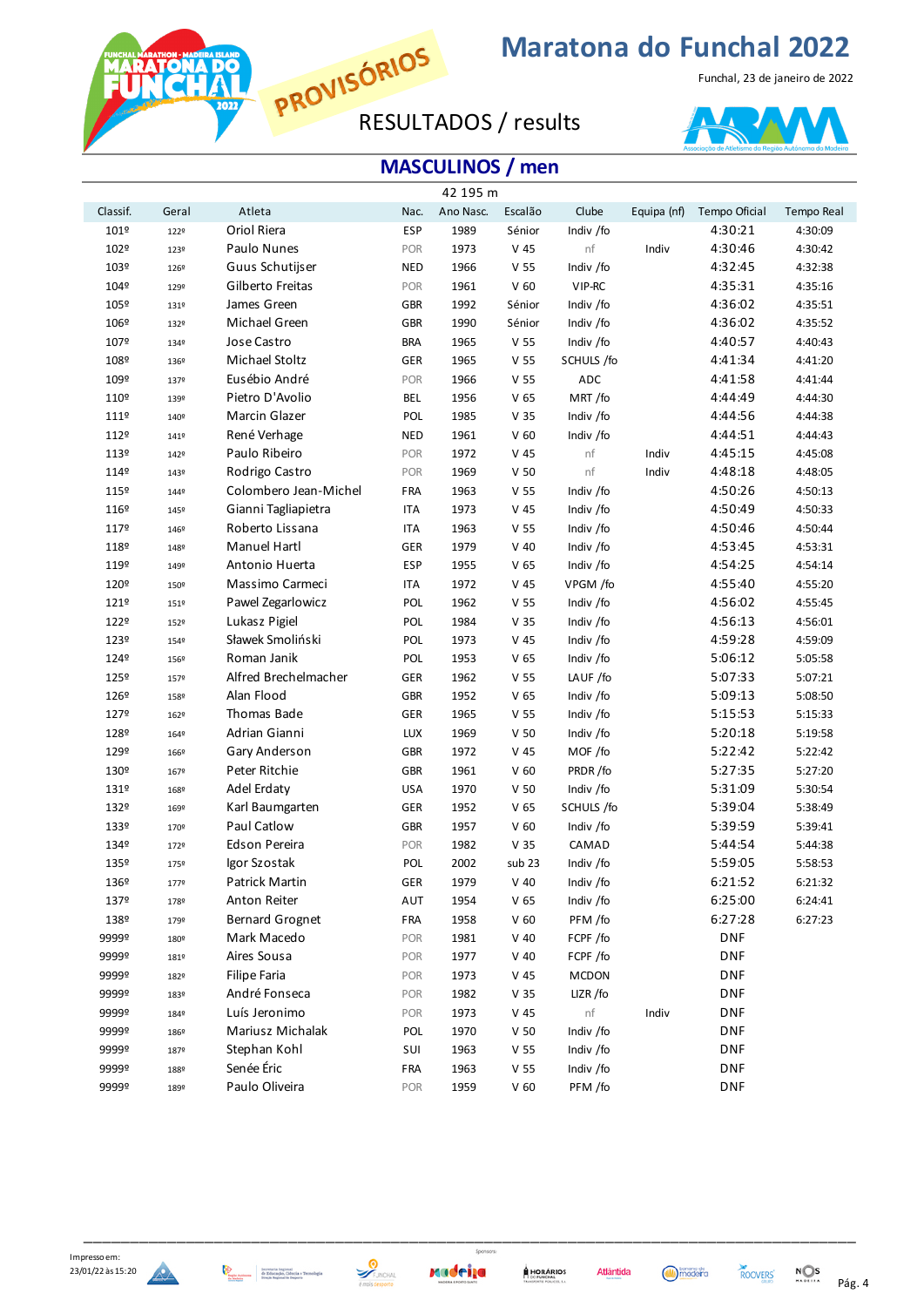

Funchal, 23 de janeiro de 2022



#### PARTICIPAÇÃO / participants

|              | Participantes por Clube / Runners by Team                      |            | F/W            | M/M            | Total          |
|--------------|----------------------------------------------------------------|------------|----------------|----------------|----------------|
| ACM-M        | Associação Cristã da Mocidade da Madeira / Team Aventura Trail | Madeira    |                | $\overline{2}$ | $\mathbf{2}$   |
| ACRM /fo     | A.C.R. Mealhada                                                | POR        |                | 1              | 1              |
| ADC          | Associação Desportiva Amigos do Costume                        | Madeira    | $\overline{2}$ | $\mathbf{1}$   | 3              |
| ADCAM        | Associação Desportiva da Camacha                               | Madeira    |                | 1              | 1              |
| ADM /fo      | Associação Desportiva Marco 09                                 | POR        | $\mathbf 1$    |                | $\mathbf{1}$   |
| ADRAP        | Associação Desportiva e Recreativa de Água de Pena             | Madeira    |                | $\mathbf{1}$   | $\mathbf{1}$   |
| AGR/fo       | Agualva Runners                                                | POR        |                | $\mathbf{1}$   | 1              |
| AJS          | Associação Cultural e Desportiva do Jardim da Serra            | Madeira    |                | $\mathbf{1}$   | $\mathbf{1}$   |
| ARCA-M       | Associação Recreativa e Cultural da Ajuda                      | Madeira    |                | $\mathbf{1}$   | 1              |
| BAC/fo       | Boksburg Athlectics Club                                       | <b>RSA</b> | $\mathbf 1$    |                | $\mathbf{1}$   |
| CAFH         | Clube de Atletismo do Funchal                                  | Madeira    |                | $\mathbf{1}$   | 1              |
| CAMAD        | Clube Aventura da Madeira                                      | Madeira    | $\mathbf{1}$   | $\mathbf{1}$   | $\overline{2}$ |
| <b>CDES</b>  | Clube Desportivo Escola Santana                                | Madeira    |                | $\overline{2}$ | 2              |
| CDI-M        | Clube Desportivo Infante D. Henrique                           | Madeira    |                | $\mathbf{1}$   | 1              |
| <b>CMOF</b>  | Clube de Montanha do Funchal                                   | Madeira    | $\mathbf 1$    | $\mathbf{1}$   | $\mathbf{2}$   |
| <b>CNSV</b>  | Clube Naval de São Vicente                                     | Madeira    |                | $\mathbf{1}$   | 1              |
| <b>CSM</b>   | Club Sport Marítimo                                            | Madeira    |                | $\mathbf{1}$   | 1              |
| D100 /fo     | Dengie 100                                                     | <b>GBR</b> | $\mathbf{1}$   |                | 1              |
| FCPF /fo     | Futebol Clube de Penafiel                                      | POR        | 2              | 3              | 5              |
| GDC-M        | Grupo Desportivo das Corticeiras                               | Madeira    |                | $\mathbf{1}$   | 1              |
| GLT/fo       | Ginnheimer LT                                                  | <b>GER</b> | $\mathbf 1$    |                | 1              |
| HSVMW/fo     | HSV Marathon Wiener Neustadt                                   | AUT        | $\mathbf{1}$   | $\mathbf{1}$   | $\overline{2}$ |
| IND-M        | Individual - Madeira                                           | Madeira    | 1              | $\overline{2}$ | 3              |
| Indiv /fo    | Individual filiado noutra associação / federação               |            | 25             | 83             | 108            |
| JOBRA /fo    | Associação de Jovens da Branca                                 | POR        |                | $\mathbf{1}$   | 1              |
| LAUF /fo     | Laufreisen.de                                                  | <b>GER</b> | $\mathbf{1}$   | $\overline{2}$ | 3              |
| <b>MCDON</b> | McDonald's                                                     | Madeira    |                | 1              | 1              |
| MOF /fo      | Moflocumrun Athletics                                          | <b>GBR</b> |                | 1              | 1              |
| MRT/fo       | Milano RT                                                      | <b>BEL</b> |                | 1              | 1              |
| <b>NHR</b>   | Nature High Running                                            | Madeira    |                | $\mathbf{1}$   | $\mathbf{1}$   |
| PFM /fo      | Paris Funchal o Mundo                                          | <b>FRA</b> |                | $\overline{2}$ | $\overline{2}$ |
| PRDR/fo      | Perth RD Runners                                               | <b>GBR</b> |                | 1              | 1              |
| R4F /fo      | Run 4 Fun                                                      | POR        | $\mathbf{1}$   | $\overline{2}$ | 3              |
| RUNT/fo      | Run Tejo - CM Socks                                            | POR        |                | $\mathbf{1}$   | 1              |
| SCHULS /fo   | Schulz Sportreisen                                             | <b>GER</b> |                | $\overline{2}$ | $\overline{2}$ |
| SUTR/fo      | Sutton Runners                                                 | <b>GBR</b> |                | $\mathbf{1}$   | 1              |
| TLR/fo       | Tartarugas & Lebres Running                                    | POR        |                | $\mathbf{1}$   | $\mathbf{1}$   |
| TSMR/fo      | TSM-Running                                                    | SWE        | $\mathbf 1$    |                | 1              |
| VIP-RC       | Vip RC                                                         | Madeira    |                | 3              | 3              |
| VPGM /fo     | Verde Pisello Group Milano                                     | <b>ITA</b> |                | $\mathbf{1}$   | 1              |







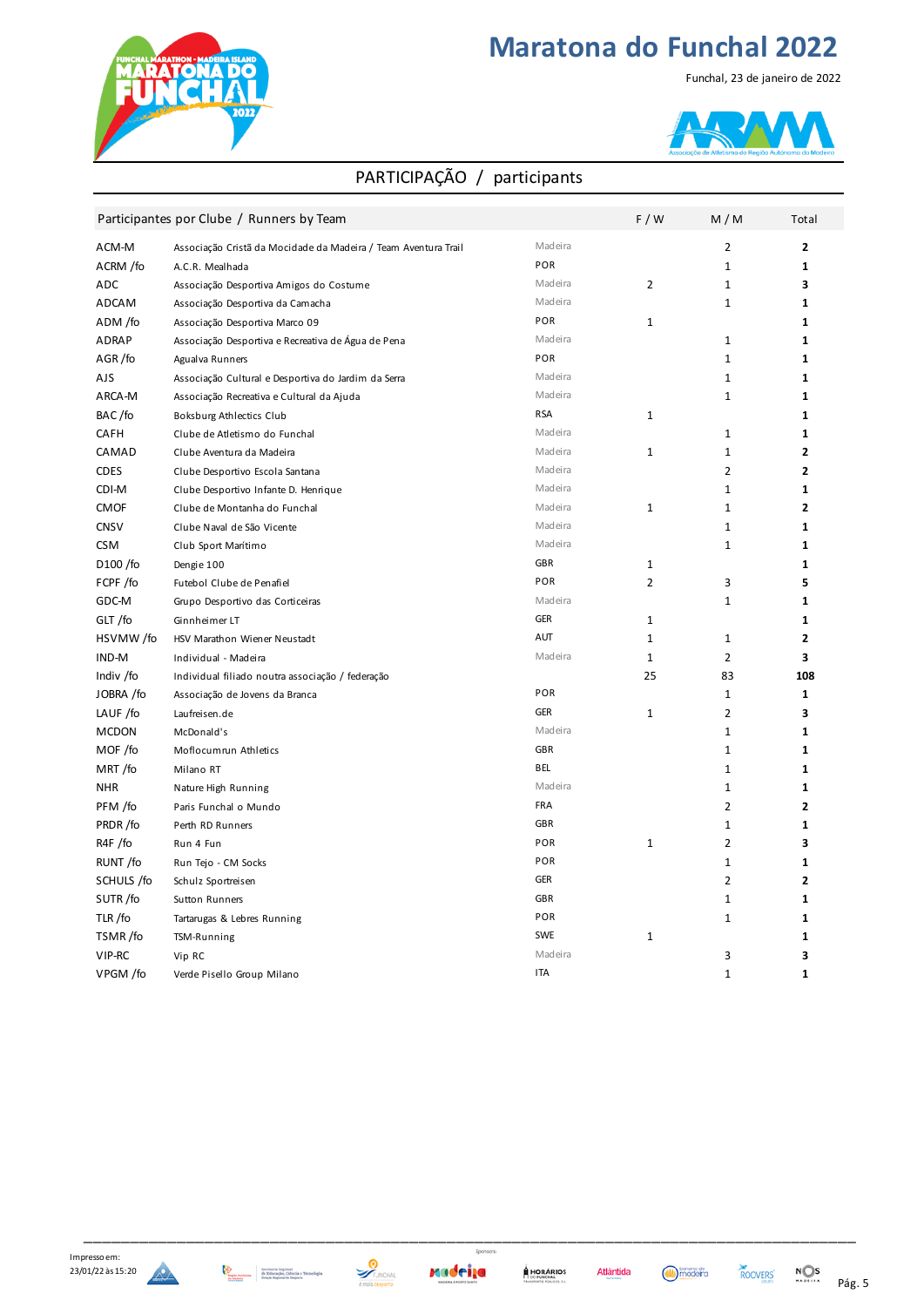

#### Funchal, 23 de janeiro de 2022



#### PARTICIPAÇÃO / participants

|                                    |                                                      |                |              | Participantes por Equipas Não Filiadas / Runners by Team (not affiliated) | F / W                                                   |  |
|------------------------------------|------------------------------------------------------|----------------|--------------|---------------------------------------------------------------------------|---------------------------------------------------------|--|
| Indiv                              | Atleta Individual - não filiados                     |                |              | Madeira                                                                   | $\overline{2}$                                          |  |
|                                    | Participantes por Nacionalidade / Runners by Country |                |              |                                                                           | Participantes por Escalão Etário / Runners by Age Group |  |
|                                    | F                                                    | M              | Total        |                                                                           | F                                                       |  |
| MAR                                |                                                      | $\mathbf{1}$   | $\mathbf{1}$ | Total                                                                     | 42                                                      |  |
| AUT                                | $\overline{2}$                                       | 3              | 5            |                                                                           |                                                         |  |
| <b>BEL</b>                         |                                                      | $\overline{2}$ | $\mathbf{2}$ | sub 20                                                                    |                                                         |  |
| <b>BRA</b>                         |                                                      | $\overline{2}$ | $\mathbf{2}$ | sub 23                                                                    |                                                         |  |
| CAN                                | $\mathbf{1}$                                         |                | $\mathbf{1}$ | Sénior                                                                    | 5                                                       |  |
| <b>CRO</b>                         | $\mathbf 1$                                          |                | $\mathbf{1}$ | V <sub>35</sub>                                                           | 5                                                       |  |
| ESP                                | $\mathbf{1}$                                         | $\overline{2}$ | 3            | $V$ 40                                                                    | 7                                                       |  |
| FIN                                | $\mathbf 1$                                          |                | $\mathbf{1}$ | $V$ 45                                                                    | 5                                                       |  |
| FRA                                | $\mathbf{1}$                                         | 10             | 11           | V <sub>50</sub>                                                           | 13                                                      |  |
| GBR                                | 6                                                    | 22             | 28           | V <sub>55</sub>                                                           | 5                                                       |  |
| <b>GER</b>                         | 6                                                    | 10             | 16           | V <sub>60</sub>                                                           | $1\,$                                                   |  |
| <b>HUN</b>                         | $\mathbf{1}$                                         | $\mathbf{1}$   | $\mathbf{2}$ | V <sub>65</sub>                                                           | $\mathbf 1$                                             |  |
| $\ensuremath{\mathsf{IRL}}\xspace$ | $\mathbf 1$                                          |                | $\mathbf{1}$ | V 70                                                                      |                                                         |  |
| <b>ITA</b>                         | $\mathbf 1$                                          | 5              | 6            |                                                                           |                                                         |  |
| JEY                                |                                                      | $\mathbf{1}$   | 1            |                                                                           |                                                         |  |
| LAT                                | $\overline{2}$                                       | $\overline{2}$ | 4            |                                                                           |                                                         |  |
| LUX                                |                                                      | $\mathbf{1}$   | 1            |                                                                           |                                                         |  |
| <b>NED</b>                         |                                                      | 5              | 5            |                                                                           |                                                         |  |
| POL                                | $\overline{2}$                                       | 20             | 22           |                                                                           | Legenda / Label                                         |  |
| POR                                | 11                                                   | 54             | 65           | <b>DNS</b>                                                                | não partiu / did not start                              |  |
| <b>RSA</b>                         | $\mathbf{1}$                                         | $\mathbf{1}$   | $\mathbf{2}$ | <b>DNF</b>                                                                | não concluiu / did not finish                           |  |
| <b>SLO</b>                         | $\mathbf{1}$                                         |                | $\mathbf{1}$ | <b>DSQ</b>                                                                | desclassificado / disqualified                          |  |
| SUI                                |                                                      | $\mathbf{1}$   | 1            |                                                                           |                                                         |  |
| SWE                                | $\mathbf{1}$                                         |                | $\mathbf{1}$ |                                                                           |                                                         |  |
| <b>UKR</b>                         |                                                      | $1\,$          | 1            |                                                                           |                                                         |  |
| <b>USA</b>                         | $\overline{2}$                                       | $\overline{2}$ | 4            |                                                                           |                                                         |  |
| <b>VEN</b>                         |                                                      | $\mathbf{1}$   | 1            |                                                                           |                                                         |  |











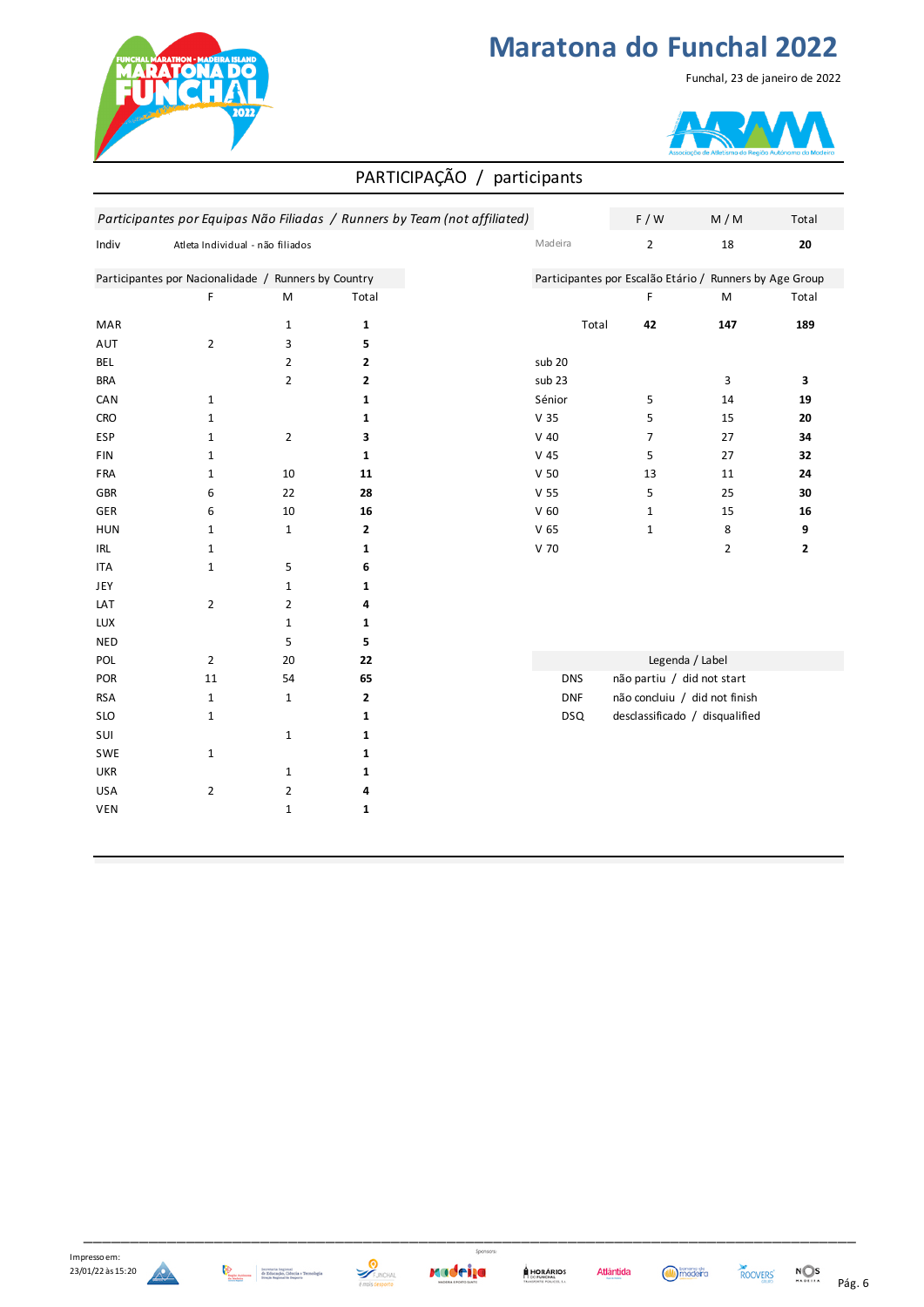

Funchal, 23 de janeiro de 2022

RESULTADOS POR ESCALÃO / results by age group



### **FEMININOS / women**

| Classif. | Geral/F | Atleta | Nac. | Ano Nasc.         | Escalão | Clube | Equipa (nf) | Tempo Oficial | Tempo Real |
|----------|---------|--------|------|-------------------|---------|-------|-------------|---------------|------------|
|          |         |        |      | Sub <sub>23</sub> | u23     |       |             |               |            |

|                | <b>Seniors</b><br>Seniores |                  |            |      |        |           |         |         |  |  |  |
|----------------|----------------------------|------------------|------------|------|--------|-----------|---------|---------|--|--|--|
| 1 <sup>a</sup> | 3ª                         | Judit Varga      | <b>HUN</b> | 1991 | Sénior | Indiv /fo | 3:35:55 | 3:35:37 |  |  |  |
| 2 <sup>a</sup> | 5ª                         | Sarah Cremen     | <b>IRL</b> | 1988 | Sénior | Indiv /fo | 3:51:12 | 3:50:34 |  |  |  |
| 3ª             | 7ª                         | Danielle Robarts | <b>GBR</b> | 1992 | Sénior | Indiv /fo | 3:51:11 | 3:51:02 |  |  |  |
| 4 <sup>a</sup> | 31ª                        | Marina Andresen  | GER        | 1993 | Sénior | Indiv /fo | 4:56:12 | 4:56:03 |  |  |  |

|                | W 35<br>Veteranas 35 |                   |            |      |                 |            |         |         |  |  |  |  |
|----------------|----------------------|-------------------|------------|------|-----------------|------------|---------|---------|--|--|--|--|
| 1 <sup>a</sup> | 4ª                   | Patricia Ferreira | <b>POR</b> | 1985 | V <sub>35</sub> | FCPF /fo   | 3:46:41 | 3:46:39 |  |  |  |  |
| 2 <sup>a</sup> | 27 <sup>a</sup>      | Samanta Petakova  | LAT        | 1986 | V 35            | Indiv /fo  | 4:39:02 | 4:38:44 |  |  |  |  |
| 3ª             | 30 <sup>a</sup>      | Blenda Corte      | <b>POR</b> | 1983 | V <sub>35</sub> | <b>ADC</b> | 4:51:39 | 4:51:01 |  |  |  |  |
| 4 <sup>a</sup> | 32 <sup>a</sup>      | Hana Katsenes     | USA        | 1986 | V 35            | Indiv /fo  | 5:04:06 | 5:03:50 |  |  |  |  |
| 5ª             | 37ª                  | Tatiana Ribkina   | LAT        | 1986 | V <sub>35</sub> | Indiv /fo  | 5:21:02 | 5:20:44 |  |  |  |  |

|                | W 40<br>Veteranas 40 |                      |            |      |        |           |         |         |  |  |  |  |
|----------------|----------------------|----------------------|------------|------|--------|-----------|---------|---------|--|--|--|--|
| 1 <sup>a</sup> | 1 <sup>a</sup>       | Rosa Madureira       | POR        | 1977 | $V$ 40 | ADM /fo   | 2:55:51 | 2:55:49 |  |  |  |  |
| 2 <sup>a</sup> | 9ª                   | Susana Alegria       | POR        | 1979 | $V$ 40 | IND-M     | 3:54:34 | 3:54:19 |  |  |  |  |
| 3ª             | 12 <sup>a</sup>      | Nastia Schmidt       | <b>SLO</b> | 1978 | $V$ 40 | Indiv /fo | 3:59:12 | 3:57:43 |  |  |  |  |
| 4 <sup>a</sup> | 15 <sup>a</sup>      | Magdalena Frackowiak | <b>POL</b> | 1978 | $V$ 40 | Indiv /fo | 4:02:49 | 4:02:36 |  |  |  |  |
| 5ª             | 34 <sup>a</sup>      | Katica Dankic        | <b>CRO</b> | 1978 | $V$ 40 | Indiv /fo | 5:14:02 | 5:13:47 |  |  |  |  |
| 6 <sup>a</sup> | 38ª                  | Rosalina Gouveia     | POR        | 1979 | $V$ 40 | CAMAD     | 5:44:54 | 5:44:38 |  |  |  |  |
| 7ª             | 39ª                  | Leona Chan           | CAN        | 1978 | $V$ 40 | Indiv /fo | 5:57:51 | 5:56:42 |  |  |  |  |

|                | W 45<br>Veteranas 45 |                    |            |      |                 |             |         |         |  |  |  |  |
|----------------|----------------------|--------------------|------------|------|-----------------|-------------|---------|---------|--|--|--|--|
| 1 <sup>a</sup> | 8 <sup>a</sup>       | Tânia Gaspar       | <b>POR</b> | 1976 | V 45            | <b>CMOF</b> | 3:53:12 | 3:53:07 |  |  |  |  |
| 2 <sup>a</sup> | 11 <sup>3</sup>      | Ute Hohmann        | <b>GER</b> | 1976 | V 45            | Indiv /fo   | 3:55:49 | 3:55:32 |  |  |  |  |
| 3ª             | 14 <sup>3</sup>      | Sancha Campanella  | <b>POR</b> | 1973 | V <sub>45</sub> | <b>ADC</b>  | 3:59:26 | 3:59:12 |  |  |  |  |
| 4 <sup>a</sup> | 26 <sup>a</sup>      | Birgit Hohmann     | <b>GER</b> | 1976 | V 45            | Indiv /fo   | 4:35:40 | 4:35:23 |  |  |  |  |
| 5ª             | 40ª                  | Patrizia Locatelli | ITA        | 1972 | V <sub>45</sub> | Indiv /fo   | 5:58:26 | 5:58:24 |  |  |  |  |

|                | W 50<br>Veteranas 50 |                  |            |      |                 |           |       |         |         |  |  |  |
|----------------|----------------------|------------------|------------|------|-----------------|-----------|-------|---------|---------|--|--|--|
| 1 <sup>a</sup> | 2 <sup>a</sup>       | Júlia Conceiçao  | <b>POR</b> | 1968 | V <sub>50</sub> | FCPF /fo  |       | 3:28:34 | 3:28:32 |  |  |  |
| 2 <sup>a</sup> | 13 <sup>a</sup>      | Katell Christine | <b>FRA</b> | 1969 | V <sub>50</sub> | Indiv /fo |       | 3:59:09 | 3:59:01 |  |  |  |
| 3ª             | 16 <sup>a</sup>      | Elsa Francisco   | <b>POR</b> | 1971 | V <sub>50</sub> | nt        | Indiv | 4:05:01 | 4:04:48 |  |  |  |
| 4 <sup>a</sup> | 17 <sup>a</sup>      | Marina Vlahovic  | <b>SWE</b> | 1967 | V <sub>50</sub> | TSMR /fo  |       | 4:14:15 | 4:14:08 |  |  |  |
| 5ª             | 18 <sup>a</sup>      | Carla Rebelo     | <b>POR</b> | 1967 | V <sub>50</sub> | R4F /fo   |       | 4:14:23 | 4:14:12 |  |  |  |





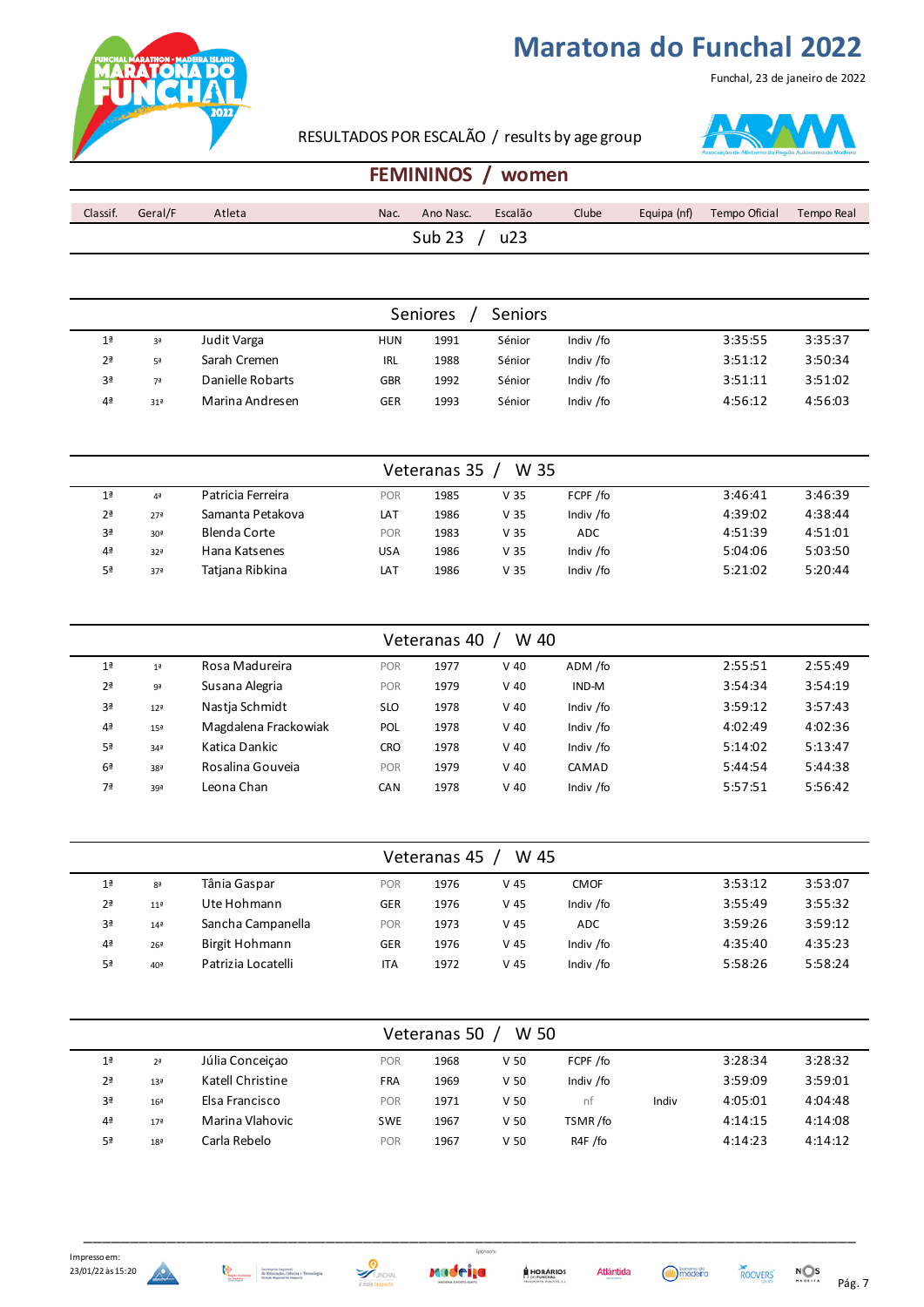Funchal, 23 de janeiro de 2022



RESULTADOS POR ESCALÃO / results by age group



### **FEMININOS / women**

| Classif.        | Geral/F         | Atleta                 | Nac.       | Ano Nasc. | Escalão         | Clube     | Equipa (nf) | <b>Tempo Oficial</b> | Tempo Real |
|-----------------|-----------------|------------------------|------------|-----------|-----------------|-----------|-------------|----------------------|------------|
| 6 <sup>a</sup>  | 20 <sup>a</sup> | Anacelia Goncalves     | <b>RSA</b> | 1970      | V <sub>50</sub> | BAC/fo    |             | 4:25:21              | 4:25:16    |
| 7ª              | 21 <sup>a</sup> | Helga Marwan-Schlosser | <b>AUT</b> | 1967      | V <sub>50</sub> | HSVMW/fo  |             | 4:29:55              | 4:29:46    |
| 8ª              | 22 <sup>a</sup> | Kerstin Henkel         | <b>GER</b> | 1970      | V <sub>50</sub> | Indiv /fo |             | 4:31:12              | 4:30:56    |
| 9ª              | 23ª             | Anna Humphrey-Taylor   | <b>GBR</b> | 1969      | V <sub>50</sub> | Indiv /fo |             | 4:31:19              | 4:31:06    |
| 10 <sup>a</sup> | 25 <sup>a</sup> | Susan Woods            | <b>GBR</b> | 1969      | V <sub>50</sub> | Indiv /fo |             | 4:34:33              | 4:34:18    |
| 11 <sup>a</sup> | 28 <sup>a</sup> | Helen Littlebury       | <b>GBR</b> | 1969      | V <sub>50</sub> | Indiv /fo |             | 4:41:34              | 4:41:14    |
| 12 <sup>a</sup> | 33ª             | Lucy Cummins           | <b>GBR</b> | 1967      | V <sub>50</sub> | D100 /fo  |             | 5:13:59              | 5:13:45    |
| 13 <sup>a</sup> | 35ª             | Helge Rechberger       | AUT        | 1967      | V <sub>50</sub> | Indiv /fo |             | 5:14:31              | 5:14:20    |
|                 |                 |                        |            |           |                 |           |             |                      |            |

|                | Veteranas 55<br>W 55 |                |            |      |                 |           |       |         |         |  |  |
|----------------|----------------------|----------------|------------|------|-----------------|-----------|-------|---------|---------|--|--|
| 1 <sup>a</sup> | 6 <sup>a</sup>       | Birgi Putkonen | <b>FIN</b> | 1965 | V <sub>55</sub> | Indiv /fo |       | 3:51:03 | 3:50:52 |  |  |
| 2 <sup>a</sup> | 10 <sup>a</sup>      | Lola Ramos     | <b>ESP</b> | 1966 | V <sub>55</sub> | Indiv /fo |       | 3:55:40 | 3:55:29 |  |  |
| 3ª             | 24 <sup>a</sup>      | Sylvia Frühauf | <b>GER</b> | 1964 | V <sub>55</sub> | LAUF /fo  |       | 4:32:47 | 4:32:39 |  |  |
| 4 <sup>a</sup> | 29ª                  | Célia Azenha   | <b>POR</b> | 1964 | V <sub>55</sub> | nt        | Indiv | 4:43:51 | 4:43:48 |  |  |
| 5ª             | 36ª                  | Donna Richards | <b>GBR</b> | 1966 | V <sub>55</sub> | Indiv /fo |       | 5:16:33 | 5:16:17 |  |  |

| Veteranas 60 $/$ W 60                                                                                              |  |  |  |  |  |  |  |         |  |
|--------------------------------------------------------------------------------------------------------------------|--|--|--|--|--|--|--|---------|--|
| Cheryl Broas<br>4:21:49<br>Indiv /fo<br>V <sub>60</sub><br>1961<br>1 <sup>a</sup><br><b>USA</b><br>19 <sup>a</sup> |  |  |  |  |  |  |  | 4:21:36 |  |
|                                                                                                                    |  |  |  |  |  |  |  |         |  |

| W 65<br>Veteranas 65 / |           |            |      |                 |         |         |         |  |  |
|------------------------|-----------|------------|------|-----------------|---------|---------|---------|--|--|
| 41ª                    | Sima Fern | <b>GER</b> | 1954 | V <sub>65</sub> | GLT /fo | 6:08:20 | 6:07:59 |  |  |

Veteranas 70 / W 70

Veteranas 75 / W 75

Veteranas 80 / W 80

x





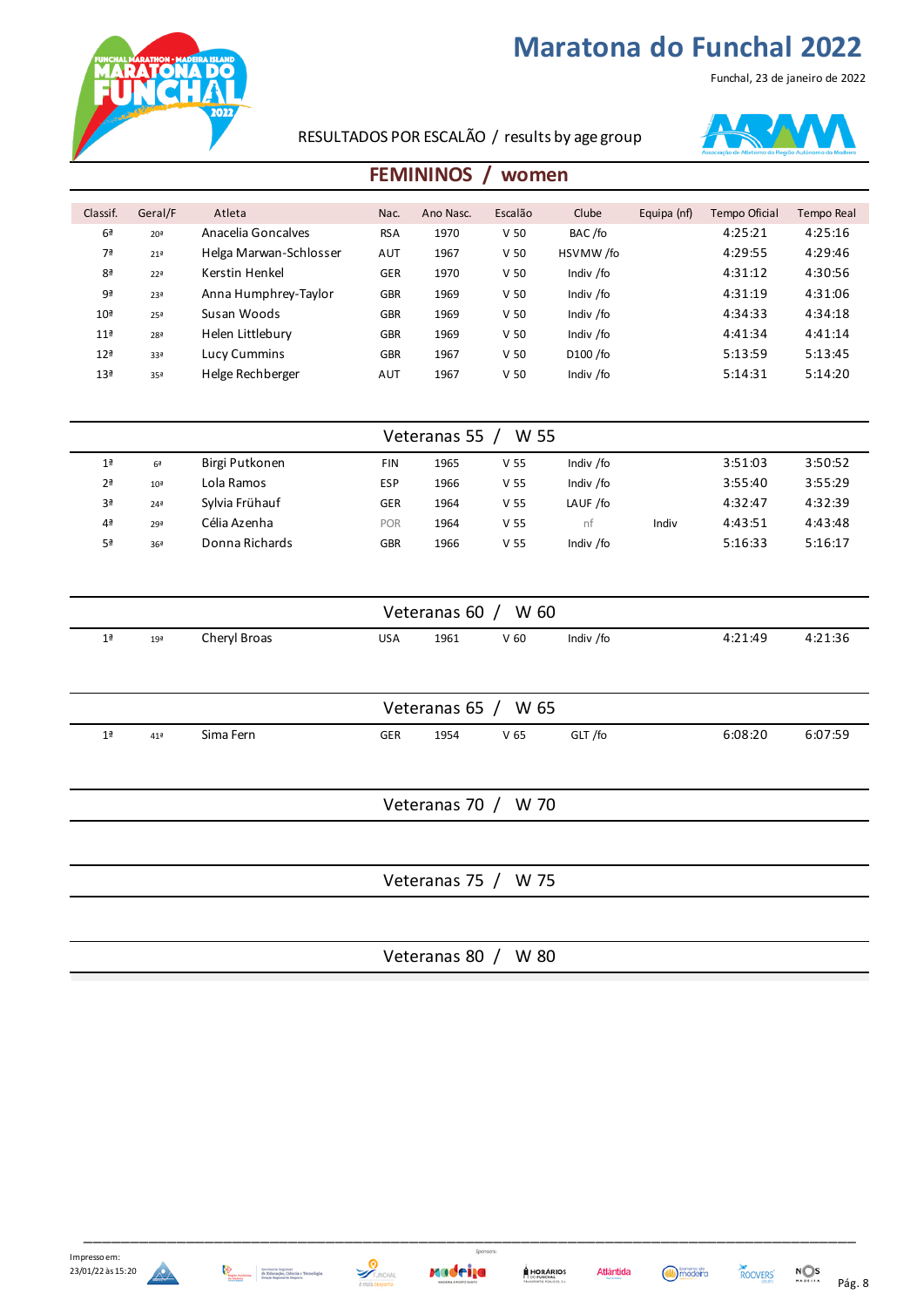

Funchal, 23 de janeiro de 2022

RESULTADOS POR ESCALÃO / results by age group



| Classif.       | Geral/M | Atleta           | Nac.       | Ano Nasc. | Escalão | Clube     | Equipa (nf) | Tempo Oficial | Tempo Real |
|----------------|---------|------------------|------------|-----------|---------|-----------|-------------|---------------|------------|
|                |         |                  |            |           |         |           |             |               |            |
| 1 <sup>a</sup> | 49º     | Rafke Laan       | <b>NED</b> | 2001      | sub 23  | Indiv /fo |             | 3:49:23       | 3:49:06    |
| 2 <sup>a</sup> | 50º     | Lucas Willenborg | <b>NED</b> | 2000      | sub 23  | Indiv /fo |             | 3:49:23       | 3:49:06    |
| Зª             | 135º    | Igor Szostak     | POL        | 2002      | sub 23  | Indiv /fo |             | 5:59:05       | 5:58:53    |

|                 |                |                        | Seniores   |      | <b>Seniors</b> |           |       |         |         |
|-----------------|----------------|------------------------|------------|------|----------------|-----------|-------|---------|---------|
| 1 <sup>a</sup>  | 1 <sup>°</sup> | <b>Bruno Moniz</b>     | POR        | 1991 | Sénior         | ADRAP     |       | 2:33:55 | 2:33:53 |
| 2 <sup>a</sup>  | 23º            | Máté Kovács            | <b>HUN</b> | 1994 | Sénior         | Indiv /fo |       | 3:27:13 | 3:26:53 |
| 3ª              | 27º            | Fábio Sousa            | POR        | 1987 | Sénior         | ARCA-M    |       | 3:29:43 | 3:29:32 |
| 4ª              | 33º            | Szymon Drab            | POL        | 1988 | Sénior         | Indiv /fo |       | 3:33:22 | 3:33:12 |
| 5ª              | 47º            | <b>Mathieu Dallest</b> | <b>FRA</b> | 1988 | Sénior         | Indiv /fo |       | 3:47:07 | 3:47:00 |
| 6 <sup>a</sup>  | 52º            | <b>Tom Overing</b>     | <b>GBR</b> | 1989 | Sénior         | Indiv /fo |       | 3:51:12 | 3:51:02 |
| 7ª              | 61º            | Luca Villa             | <b>ITA</b> | 1999 | Sénior         | Indiv /fo |       | 3:57:15 | 3:57:10 |
| 8 <sup>a</sup>  | 81º            | Rafael Pinto           | POR        | 1991 | Sénior         | nf        | Indiv | 4:09:25 | 4:09:07 |
| 9ª              | 892            | Jamie Keenan           | <b>GBR</b> | 1989 | Sénior         | Indiv /fo |       | 4:16:20 | 4:16:15 |
| 10 <sup>a</sup> | 93º            | Damian Senecki         | POL        | 1993 | Sénior         | Indiv /fo |       | 4:20:47 | 4:20:38 |
| 11 <sup>a</sup> | 97º            | Mateus Ferreira        | <b>BRA</b> | 1992 | Sénior         | Indiv /fo |       | 4:23:27 | 4:23:24 |
| 12 <sup>a</sup> | 101º           | Oriol Riera            | <b>ESP</b> | 1989 | Sénior         | Indiv /fo |       | 4:30:21 | 4:30:09 |
| 13 <sup>a</sup> | 105º           | James Green            | <b>GBR</b> | 1992 | Sénior         | Indiv /fo |       | 4:36:02 | 4:35:51 |
| 14 <sup>a</sup> | 106º           | Michael Green          | <b>GBR</b> | 1990 | Sénior         | Indiv /fo |       | 4:36:02 | 4:35:52 |

|                 | Veteranos 35 /<br>M 35 |                      |            |      |                 |             |       |         |         |  |  |
|-----------------|------------------------|----------------------|------------|------|-----------------|-------------|-------|---------|---------|--|--|
| 1 <sup>a</sup>  | 3º                     | Élvio Silva          | <b>POR</b> | 1986 | V <sub>35</sub> | <b>CAFH</b> |       | 2:55:06 | 2:55:04 |  |  |
| 2 <sup>a</sup>  | 5º                     | <b>Uldis Klavins</b> | <b>LAT</b> | 1984 | V <sub>35</sub> | Indiv /fo   |       | 3:00:40 | 3:00:37 |  |  |
| 3ª              | 9º                     | Iven Pinho           | <b>POR</b> | 1984 | V <sub>35</sub> | nf          | Indiv | 3:07:15 | 3:07:14 |  |  |
| 4 <sup>a</sup>  | 18º                    | Najim Gharbi         | MAR        | 1983 | V <sub>35</sub> | Indiv /fo   |       | 3:23:50 | 3:23:12 |  |  |
| 5ª              | 32º                    | Andrieux Philippe    | <b>BEL</b> | 1985 | V <sub>35</sub> | Indiv /fo   |       | 3:32:24 | 3:32:04 |  |  |
| 6 <sup>a</sup>  | 38º                    | Tobias Eichenwald    | <b>GER</b> | 1986 | V <sub>35</sub> | Indiv /fo   |       | 3:39:54 | 3:39:44 |  |  |
| 7ª              | 43º                    | <b>Emanuel Silva</b> | <b>POR</b> | 1982 | V <sub>35</sub> | R4F /fo     |       | 3:44:32 | 3:44:20 |  |  |
| 8ª              | 54º                    | Paulo Machado        | POR        | 1983 | V <sub>35</sub> | <b>CDES</b> |       | 3:53:26 | 3:53:15 |  |  |
| 9ª              | 69º                    | Roman Pavelko        | <b>UKR</b> | 1984 | V <sub>35</sub> | Indiv /fo   |       | 4:00:31 | 4:00:17 |  |  |
| 10 <sup>a</sup> | 75º                    | André Pires          | <b>POR</b> | 1986 | V <sub>35</sub> | <b>NHR</b>  |       | 4:05:05 | 4:04:53 |  |  |
| 11 <sup>a</sup> | 87º                    | Carlos Jesus         | <b>POR</b> | 1982 | V <sub>35</sub> | nf          | Indiv | 4:13:22 | 4:13:12 |  |  |
| 12 <sup>a</sup> | 111º                   | Marcin Glazer        | POL        | 1985 | V <sub>35</sub> | Indiv /fo   |       | 4:44:56 | 4:44:38 |  |  |
| 13 <sup>a</sup> | 122º                   | Lukasz Pigiel        | POL        | 1984 | V <sub>35</sub> | Indiv /fo   |       | 4:56:13 | 4:56:01 |  |  |
| 14 <sup>2</sup> | 134º                   | Edson Pereira        | <b>POR</b> | 1982 | V <sub>35</sub> | CAMAD       |       | 5:44:54 | 5:44:38 |  |  |
|                 |                        |                      |            |      |                 |             |       |         |         |  |  |

| Veteranos 40<br>M 40 |                |                |            |      |        |           |       |         |         |  |  |
|----------------------|----------------|----------------|------------|------|--------|-----------|-------|---------|---------|--|--|
| 1 <sup>a</sup>       | 2 <sup>0</sup> | Dariusz Bemben | POL        | 1978 | $V$ 40 | Indiv /fo |       | 2:53:39 | 2:53:36 |  |  |
| 2 <sup>a</sup>       | 8º             | Manuel Bessa   | <b>POR</b> | 1978 | $V$ 40 | FCPF /fo  |       | 3:05:34 | 3:05:32 |  |  |
| 3ª                   | 129            | João Beltrão   | <b>POR</b> | 1979 | $V$ 40 | nf        | Indiv | 3:15:29 | 3:15:21 |  |  |
| 4ª                   | 13º            | Peter Bützer   | GER        | 1978 | $V$ 40 | Indiv /fo |       | 3:15:43 | 3:15:38 |  |  |



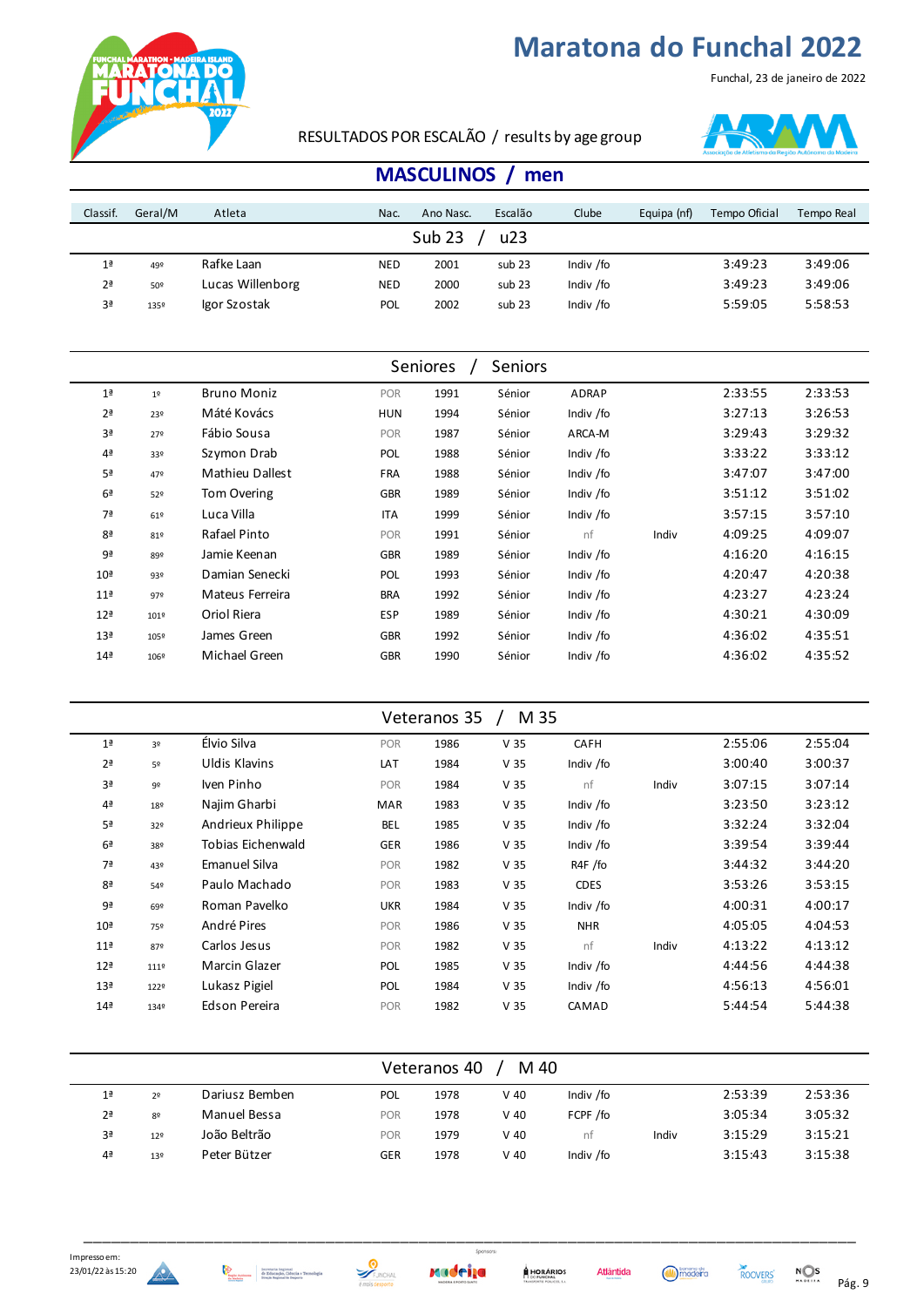

#### Funchal, 23 de janeiro de 2022





| Classif.        | Geral/M         | Atleta                | Nac.       | Ano Nasc. | Escalão | Clube       | Equipa (nf) | Tempo Oficial | Tempo Real |
|-----------------|-----------------|-----------------------|------------|-----------|---------|-------------|-------------|---------------|------------|
| 5 <sup>a</sup>  | 16º             | lan Toal              | <b>GBR</b> | 1977      | $V$ 40  | Indiv /fo   |             | 3:19:47       | 3:19:43    |
| 6 <sup>a</sup>  | $17^{\circ}$    | José Gomes            | POR        | 1977      | $V$ 40  | AGR/fo      |             | 3:20:33       | 3:20:29    |
| 7ª              | 20º             | Hélder Gouveia        | <b>POR</b> | 1977      | $V$ 40  | CDI-M       |             | 3:23:34       | 3:23:22    |
| 8ª              | 22 <sup>°</sup> | Rui Filipe            | <b>POR</b> | 1977      | $V$ 40  | nf          | Indiv       | 3:25:56       | 3:25:46    |
| 9ª              | 24º             | Mário dos Ramos       | <b>POR</b> | 1977      | $V$ 40  | <b>CDES</b> |             | 3:27:27       | 3:27:22    |
| 10 <sup>a</sup> | 25º             | Graziano Gentili      | <b>ITA</b> | 1977      | $V$ 40  | Indiv /fo   |             | 3:28:27       | 3:28:20    |
| 11 <sup>a</sup> | 48º             | Henrique Freitas      | <b>FRA</b> | 1979      | $V$ 40  | Indiv /fo   |             | 3:49:39       | 3:47:57    |
| 12 <sup>a</sup> | 57º             | Roberto Telo          | POR        | 1978      | $V$ 40  | IND-M       |             | 3:54:35       | 3:54:20    |
| 13 <sup>a</sup> | 59º             | Waldemar Wozniak      | <b>POL</b> | 1981      | $V$ 40  | Indiv /fo   |             | 3:56:10       | 3:55:42    |
| 14 <sup>2</sup> | 64º             | Marcin Fudali         | POL        | 1979      | $V$ 40  | Indiv /fo   |             | 3:59:43       | 3:59:37    |
| 15 <sup>a</sup> | 66º             | Darran Ford           | <b>GBR</b> | 1977      | $V$ 40  | SUTR/fo     |             | 3:59:52       | 3:59:47    |
| 16 <sup>a</sup> | 67º             | Michal Matykiewicz    | POL        | 1979      | $V$ 40  | Indiv /fo   |             | 4:00:02       | 3:59:54    |
| 17 <sup>a</sup> | 74º             | Luiz Perez            | <b>VEN</b> | 1980      | $V$ 40  | ACM-M       |             | 4:04:17       | 4:04:10    |
| 18 <sup>a</sup> | 83º             | Bogusz Błaszkiewicz   | POL        | 1981      | $V$ 40  | Indiv /fo   |             | 4:10:14       | 4:10:05    |
| 19ª             | 84º             | Mário Francisco       | POR        | 1977      | $V$ 40  | GDC-M       |             | 4:12:30       | 4:12:21    |
| 20 <sup>a</sup> | 88º             | Alexandre Nogueira    | <b>POR</b> | 1979      | $V$ 40  | nf          | Indiv       | 4:14:10       | 4:13:53    |
| 21 <sup>a</sup> | 91°             | Eduardo Cadima        | <b>POR</b> | 1978      | $V$ 40  | <b>CNSV</b> |             | 4:19:21       | 4:19:11    |
| 22 <sup>a</sup> | 92º             | Nuno Gomes            | <b>POR</b> | 1980      | $V$ 40  | <b>CMOF</b> |             | 4:19:30       | 4:19:23    |
| 23 <sup>a</sup> | 98º             | Gonçalo Martins       | POR        | 1977      | $V$ 40  | nf          | Indiv       | 4:24:48       | 4:24:38    |
| 24 <sup>a</sup> | 118º            | Manuel Hartl          | <b>GER</b> | 1979      | $V$ 40  | Indiv /fo   |             | 4:53:45       | 4:53:31    |
| 25 <sup>a</sup> | 136º            | <b>Patrick Martin</b> | <b>GER</b> | 1979      | $V$ 40  | Indiv /fo   |             | 6:21:52       | 6:21:32    |
|                 |                 |                       |            |           |         |             |             |               |            |

| Veteranos 45 |  | M 45 |
|--------------|--|------|
|--------------|--|------|

| 1 <sup>a</sup>  | 6 <sup>9</sup>  | David Smithers              | <b>GBR</b> | 1972 | $V$ 45 | Indiv /fo |       | 3:02:15 | 3:01:54 |  |
|-----------------|-----------------|-----------------------------|------------|------|--------|-----------|-------|---------|---------|--|
| 2 <sup>a</sup>  | 7º              | Jon Drake                   | <b>GBR</b> | 1973 | $V$ 45 | Indiv /fo |       | 3:02:41 | 3:02:39 |  |
| 3ª              | 10 <sup>°</sup> | Nick Humphrey-Taylor        | <b>GBR</b> | 1972 | $V$ 45 | Indiv /fo |       | 3:12:41 | 3:10:31 |  |
| 4 <sup>a</sup>  | 11 <sup>°</sup> | Paulo Vieira                | <b>POR</b> | 1975 | $V$ 45 | nf        | Indiv | 3:13:56 | 3:13:53 |  |
| 5ª              | 14º             | Janis Actins                | LAT        | 1972 | $V$ 45 | Indiv /fo |       | 3:16:06 | 3:16:03 |  |
| 6 <sup>a</sup>  | 15º             | André Cabral                | POR        | 1976 | $V$ 45 | nf        | Indiv | 3:18:14 | 3:18:10 |  |
| 7ª              | 21°             | António Louro               | POR        | 1973 | $V$ 45 | nf        | Indiv | 3:23:40 | 3:23:38 |  |
| 8ª              | 35º             | José Ferreira               | POR        | 1973 | $V$ 45 | JOBRA /fo |       | 3:34:40 | 3:34:36 |  |
| 9ª              | 42º             | Marc Bennett                | <b>GBR</b> | 1974 | $V$ 45 | Indiv /fo |       | 3:43:34 | 3:43:25 |  |
| 10 <sup>a</sup> | 45º             | Mário Jerónimo              | POR        | 1972 | $V$ 45 | RUNT/fo   |       | 3:46:23 | 3:46:19 |  |
| 11 <sup>a</sup> | 51º             | <b>Tiago Pinhal</b>         | POR        | 1976 | $V$ 45 | nf        | Indiv | 3:49:38 | 3:49:30 |  |
| 12 <sup>a</sup> | 55º             | Adam Wasiołka               | POL        | 1972 | $V$ 45 | Indiv /fo |       | 3:55:54 | 3:53:34 |  |
| 13 <sup>a</sup> | 56º             | Sean Godmon                 | <b>GBR</b> | 1972 | $V$ 45 | Indiv /fo |       | 3:54:28 | 3:54:12 |  |
| 14 <sup>a</sup> | 62º             | Andrzej Debski              | POL        | 1976 | $V$ 45 | Indiv /fo |       | 3:57:45 | 3:57:40 |  |
| 15 <sup>a</sup> | 71º             | Stuart Wonfor               | <b>GBR</b> | 1973 | $V$ 45 | Indiv /fo |       | 4:00:30 | 4:00:26 |  |
| 16 <sup>a</sup> | 79º             | Rafal Dywan                 | POL        | 1974 | $V$ 45 | Indiv /fo |       | 4:06:57 | 4:06:52 |  |
| 17 <sup>a</sup> | 85º             | André Neut                  | <b>NED</b> | 1973 | $V$ 45 | Indiv /fo |       | 4:12:57 | 4:12:50 |  |
| 18 <sup>a</sup> | 95º             | José Ant <sup>o</sup> Ramos | POR        | 1974 | $V$ 45 | AJS       |       | 4:23:04 | 4:22:40 |  |
| 19 <sup>a</sup> | 99º             | Nuno Queiroz                | POR        | 1975 | $V$ 45 | TLR/fo    |       | 4:28:19 | 4:28:14 |  |
| 20 <sup>a</sup> | 1029            | Paulo Nunes                 | <b>POR</b> | 1973 | $V$ 45 | nf        | Indiv | 4:30:46 | 4:30:42 |  |
| 21 <sup>a</sup> | 113º            | Paulo Ribeiro               | POR        | 1972 | $V$ 45 | nf        | Indiv | 4:45:15 | 4:45:08 |  |
| 22 <sup>a</sup> | 1169            | Gianni Tagliapietra         | <b>ITA</b> | 1973 | $V$ 45 | Indiv /fo |       | 4:50:49 | 4:50:33 |  |





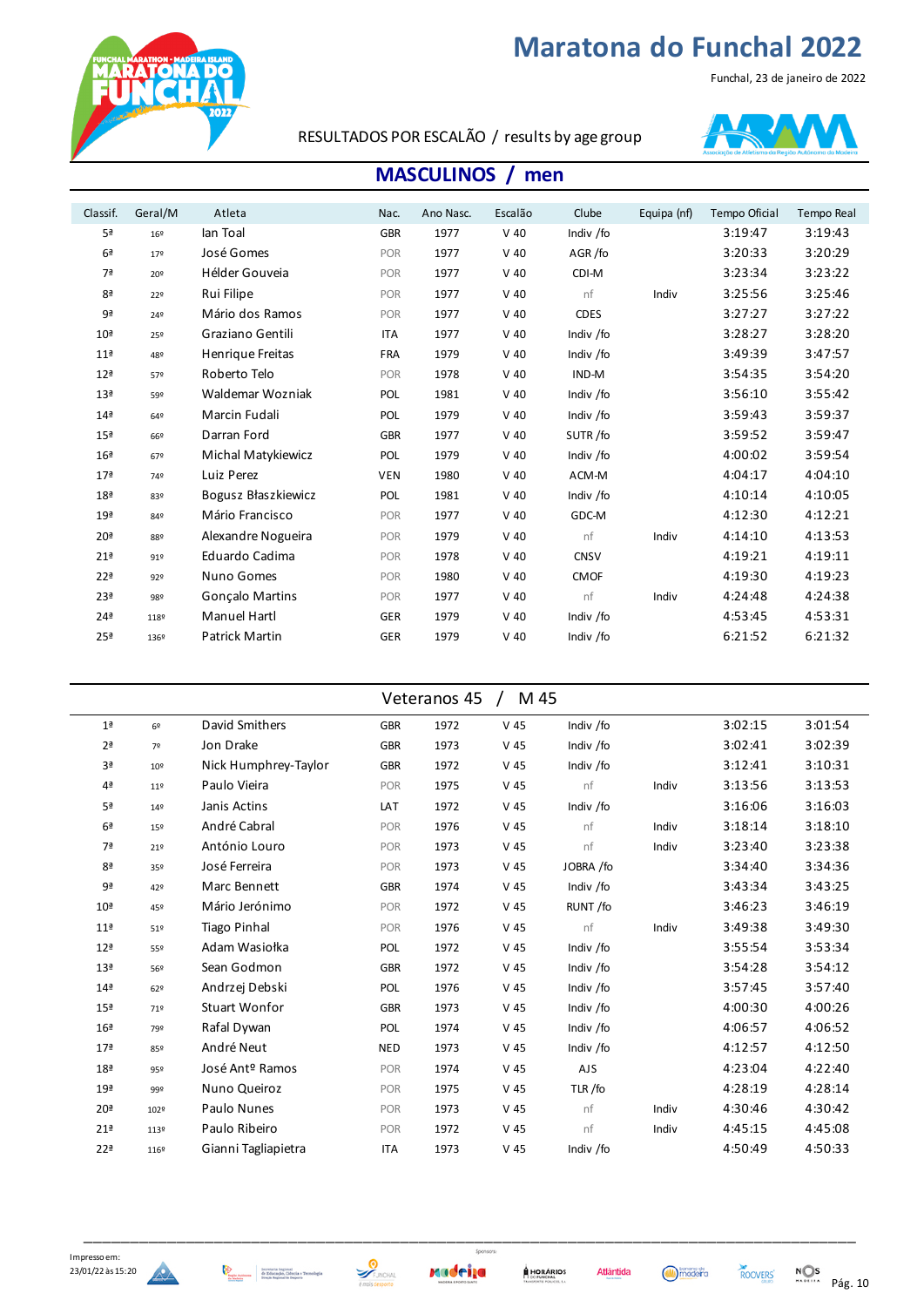

Funchal, 23 de janeiro de 2022

#### RESULTADOS POR ESCALÃO / results by age group



### **MASCULINOS / men**

| Classif.        | Geral/M | Atleta           | Nac.       | Ano Nasc. | Escalão | Clube     | Equipa (nf) | Tempo Oficial | Tempo Real |
|-----------------|---------|------------------|------------|-----------|---------|-----------|-------------|---------------|------------|
| 23ª             | 1209    | Massimo Carmeci  | ITA        | 1972      | V 45    | VPGM /fo  |             | 4:55:40       | 4:55:20    |
| 24ª             | 123º    | Sławek Smoliński | <b>POL</b> | 1973      | V 45    | Indiv /fo |             | 4:59:28       | 4:59:09    |
| 25 <sup>a</sup> | 1299    | Gary Anderson    | <b>GBR</b> | 1972      | V 45    | MOF /fo   |             | 5:22:42       | 5:22:42    |

|                 | M 50<br>Veteranos 50 |                 |            |      |                 |              |       |         |         |  |  |
|-----------------|----------------------|-----------------|------------|------|-----------------|--------------|-------|---------|---------|--|--|
| 1 <sup>a</sup>  | 192                  | Philip Hogg     | <b>GBR</b> | 1970 | V <sub>50</sub> | Indiv /fo    |       | 3:23:23 | 3:23:20 |  |  |
| 2 <sup>a</sup>  | 28º                  | Johan Boot      | <b>RSA</b> | 1969 | V <sub>50</sub> | Indiv /fo    |       | 3:29:51 | 3:29:48 |  |  |
| 3ª              | 30 <sup>o</sup>      | Jaime Silva     | <b>POR</b> | 1970 | V <sub>50</sub> | <b>ADCAM</b> |       | 3:30:48 | 3:30:43 |  |  |
| 4 <sup>a</sup>  | 40º                  | Gazda Mariusz   | <b>POL</b> | 1971 | V <sub>50</sub> | Indiv /fo    |       | 3:40:07 | 3:40:01 |  |  |
| 5ª              | 44º                  | Fernando Rosete | <b>POR</b> | 1970 | V <sub>50</sub> | R4F /fo      |       | 3:45:36 | 3:45:28 |  |  |
| 6 <sup>a</sup>  | 60º                  | Nuno Faria      | POR        | 1968 | V <sub>50</sub> | ACM-M        |       | 3:57:15 | 3:57:09 |  |  |
| 7ª              | 63º                  | José Magalhães  | POR        | 1967 | V <sub>50</sub> | nf           | Indiv | 3:58:11 | 3:58:00 |  |  |
| 8 <sup>a</sup>  | 1149                 | Rodrigo Castro  | POR        | 1969 | V <sub>50</sub> | nf           | Indiv | 4:48:18 | 4:48:05 |  |  |
| 9ª              | 128º                 | Adrian Gianni   | LUX        | 1969 | V <sub>50</sub> | Indiv /fo    |       | 5:20:18 | 5:19:58 |  |  |
| 10 <sup>a</sup> | 131º                 | Adel Erdaty     | <b>USA</b> | 1970 | V <sub>50</sub> | Indiv /fo    |       | 5:31:09 | 5:30:54 |  |  |

| M 55<br>Veteranos 55 $/$ |      |                       |            |      |                 |            |       |         |         |  |
|--------------------------|------|-----------------------|------------|------|-----------------|------------|-------|---------|---------|--|
| 1 <sup>a</sup>           | 4º   | José Lopes            | POR        | 1966 | V <sub>55</sub> | ACRM /fo   |       | 2:59:53 | 2:59:50 |  |
| 2 <sup>a</sup>           | 26º  | Leonard Emmanuel      | <b>FRA</b> | 1962 | V <sub>55</sub> | Indiv /fo  |       | 3:29:14 | 3:29:08 |  |
| 3ª                       | 29º  | Graham Malt           | <b>GBR</b> | 1965 | V <sub>55</sub> | Indiv /fo  |       | 3:30:43 | 3:30:35 |  |
| 4 <sup>a</sup>           | 34º  | Jorge Policarpo       | POR        | 1965 | V <sub>55</sub> | VIP-RC     |       | 3:33:30 | 3:33:17 |  |
| 5ª                       | 39º  | Roman Pietrzak        | POL        | 1963 | V <sub>55</sub> | Indiv /fo  |       | 3:39:50 | 3:39:46 |  |
| 6 <sup>a</sup>           | 41º  | Gottfried Schmitz     | GER        | 1965 | V <sub>55</sub> | Indiv /fo  |       | 3:43:19 | 3:43:10 |  |
| 7ª                       | 46º  | Pedro Vicente         | POR        | 1964 | V <sub>55</sub> | nf         | Indiv | 3:46:37 | 3:46:28 |  |
| 8ª                       | 65º  | José Fernandes        | POR        | 1965 | V <sub>55</sub> | Indiv /fo  |       | 4:00:00 | 3:59:38 |  |
| 9ª                       | 73º  | Thierry Gaumont       | <b>FRA</b> | 1962 | V <sub>55</sub> | Indiv /fo  |       | 4:03:41 | 4:03:31 |  |
| 10 <sup>a</sup>          | 77º  | José Hilário          | POR        | 1965 | V <sub>55</sub> | IND-M      |       | 4:05:49 | 4:05:37 |  |
| 11 <sup>a</sup>          | 80º  | Paul Gatens           | <b>GBR</b> | 1962 | V <sub>55</sub> | Indiv /fo  |       | 4:07:11 | 4:07:09 |  |
| 12 <sup>a</sup>          | 82º  | Rui Silva             | POR        | 1965 | V <sub>55</sub> | nf         | Indiv | 4:09:47 | 4:09:45 |  |
| 13 <sup>a</sup>          | 96º  | <b>Ernst Fink</b>     | AUT        | 1965 | V <sub>55</sub> | Indiv /fo  |       | 4:23:10 | 4:22:52 |  |
| 14 <sup>a</sup>          | 100º | Martin Geicsnek       | AUT        | 1965 | V <sub>55</sub> | HSVMW/fo   |       | 4:29:55 | 4:29:46 |  |
| 15 <sup>a</sup>          | 103º | Guus Schutijser       | <b>NED</b> | 1966 | V <sub>55</sub> | Indiv /fo  |       | 4:32:45 | 4:32:38 |  |
| 16 <sup>a</sup>          | 1079 | Jose Castro           | <b>BRA</b> | 1965 | V <sub>55</sub> | Indiv /fo  |       | 4:40:57 | 4:40:43 |  |
| 17 <sup>a</sup>          | 108º | Michael Stoltz        | GER        | 1965 | V <sub>55</sub> | SCHULS /fo |       | 4:41:34 | 4:41:20 |  |
| 18 <sup>a</sup>          | 109º | Eusébio André         | POR        | 1966 | V <sub>55</sub> | ADC        |       | 4:41:58 | 4:41:44 |  |
| 19 <sup>a</sup>          | 115º | Colombero Jean-Michel | <b>FRA</b> | 1963 | V <sub>55</sub> | Indiv /fo  |       | 4:50:26 | 4:50:13 |  |
| 20 <sup>a</sup>          | 1179 | Roberto Lissana       | <b>ITA</b> | 1963 | V <sub>55</sub> | Indiv /fo  |       | 4:50:46 | 4:50:44 |  |
| 21 <sup>a</sup>          | 1219 | Pawel Zegarlowicz     | POL        | 1962 | V <sub>55</sub> | Indiv /fo  |       | 4:56:02 | 4:55:45 |  |
| 22 <sup>a</sup>          | 125º | Alfred Brechelmacher  | GER        | 1962 | V <sub>55</sub> | LAUF /fo   |       | 5:07:33 | 5:07:21 |  |
| 23ª                      | 1279 | Thomas Bade           | GER        | 1965 | V <sub>55</sub> | Indiv /fo  |       | 5:15:53 | 5:15:33 |  |
|                          |      |                       |            |      |                 |            |       |         |         |  |

Veteranos 60 / M 60